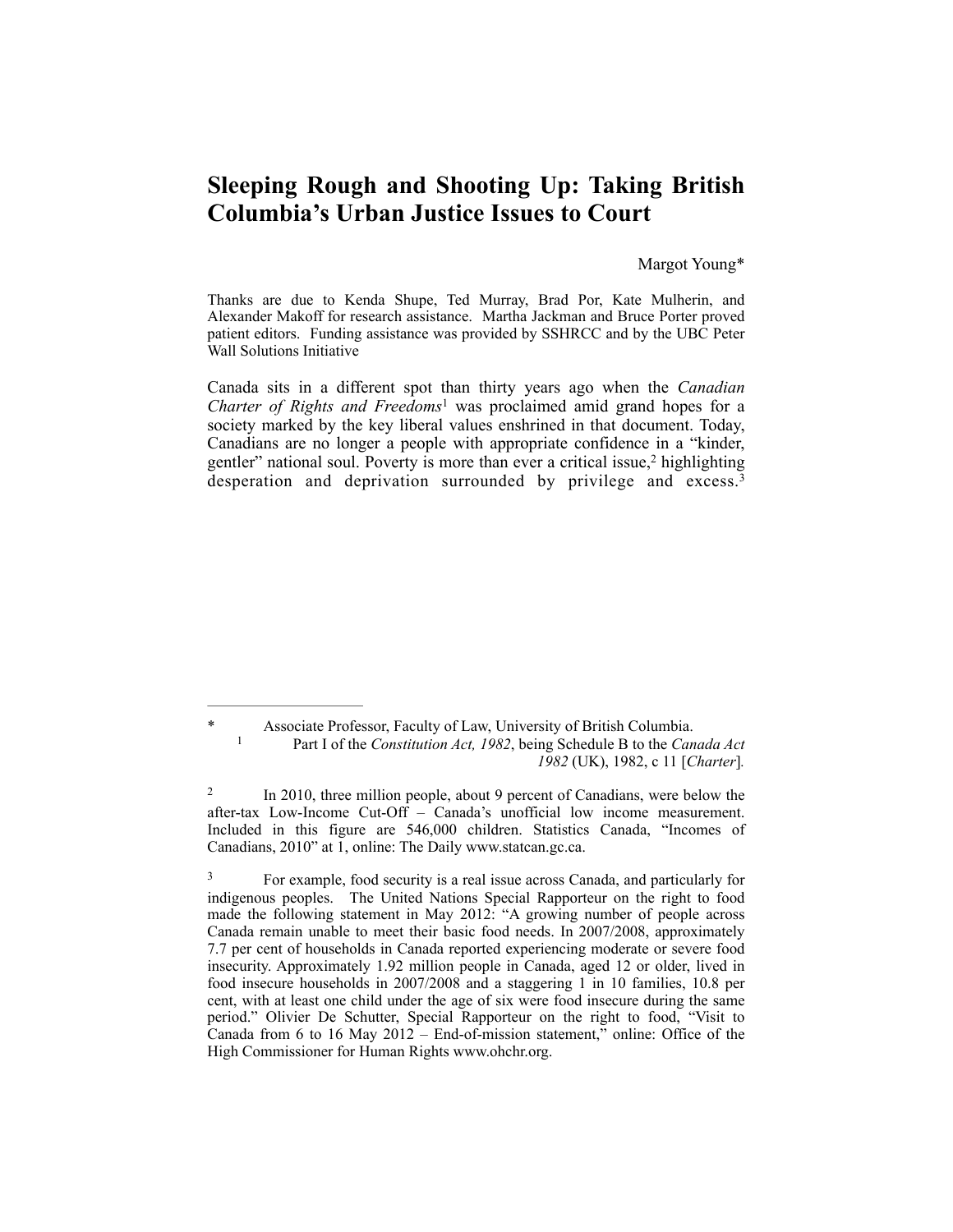Homelessness has emerged as a seemingly intractable urban blight.<sup>4</sup> Our nation ranks as one of the more unequal among western countries.<sup>5</sup> This inequality grows and the chasm between the "haves" and the "have nots" yawns, increasingly evident in indicators of social dysfunction, injustice, and anomie.<sup>6</sup> The triumph of neo-liberalism, and its attendant vision of the sturdy, calculating individual, ground many of these developments. Theorists chart the 'hollowing out' and, then, the 'filling in' of the state as part of neo-liberal policies.<sup>7</sup> The role of government is both reduced and expanded to serve the "rational, entrepreneurial, economic individual."<sup>8</sup> The idea of 'social' citizenship is eviscerated: social issues are viewed as essentially economic problems and the economic order reaches to include all human activities within its logic. The state is no longer offered by our political elite as a resource for social justice and a facilitator of substantive equality and freedoms. The citizen stands alone, free to succeed or fail on his or her own.

Yet, against this backdrop and, in fact, because of it, collective social and political resistance surges. This is despite funding cuts and political disparagement of civil society organization and voice. The *Charter* has been the focus of much of this activism, with particular attention paid to sections 15 and 7 of the *Charter*. As things have worsened, as governments have backtracked on social responsibilities and promises, the courts have been used in the attempt to soften or moderate this harsher Canada.

British Columbia is no stranger to such *Charter* cases. Indeed, some of the most notable *Charter* cases of the past thirty years have their origin in

<sup>&</sup>lt;sup>4</sup> A 2007 report issued by the then United Nations Special Rapporteur on Adequate Housing, Miloon Kothari, stated that: "The Special Rapporteur remains concerned about the significant number of homeless in all parts of the country . . . It has been stated that the widespread and rapid growth of homelessness in Canada since the mid-1990s is unprecedented since World War II." (Human Rights Council, *Promotion and protection of all human rights, civil, political, economic, social and cultural rights, including the right to development: Report of the Special Rapporteur on adequate housing as a component of the right to an adequate standard of living, and on the right to non-discrimination in this context, Miloon Kothari*, UNGAOR, 10th sess, UN Doc A/HRC/10/7/Add.3 (2009) at paras 53–54.

Armine Yalnizyan, *The Rise Of Canada's Richest 1%* (Ottawa: Canadian 5 Centre for Policy Alternatives, 2010) online: Canadian Centre for Policy Alternatives www.policyalternatives.ca; "Canadian Income Inequality: Is Canada becoming more unequal?" online: The Conference Board of Canada [www.conferenceboard.ca.](http://www.conferenceboard.ca/hcp/hot-topics/caninequality.aspx)

See, for example, Richard G Wilkinson & Kate Pickett, *The Spirit Level:* <sup>6</sup> *Why More Equal Societies Almost Always Do Better* (London: Allen Lane, 2009).

Luke Desforges, Rhys Jones, & Mike Woods, "New Geographies of Citizenship" (2005) 9:5 Citizenship Studies 439 at 440.

Leslie Kern, *Sex and the Revitalized City: Gender, Condominium* <sup>8</sup> *Development, and Urban Citizenship* (Vancouver: UBC Press, 2010) at 6 [Kern].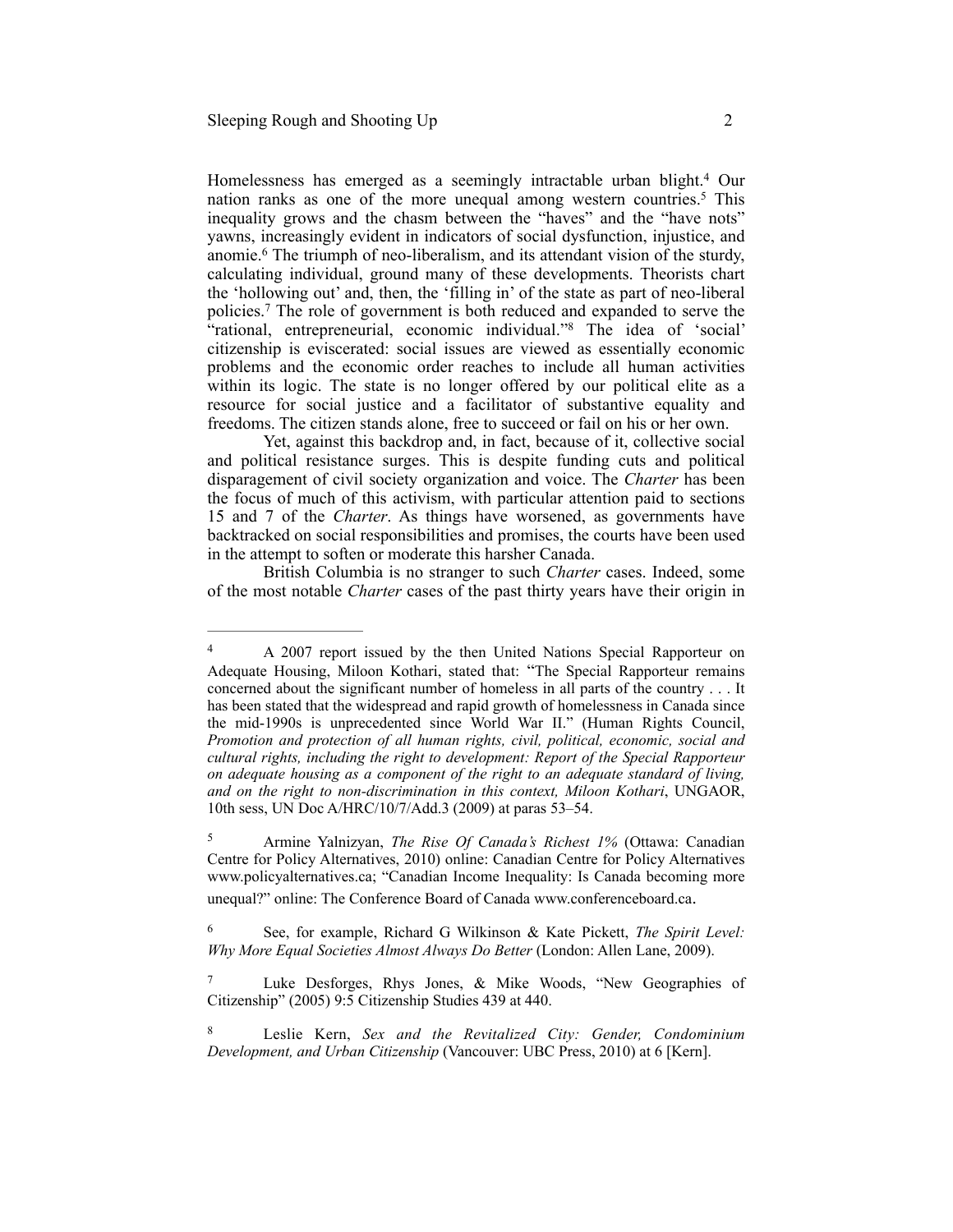British Columbia.<sup>9</sup> This is no wonder: British Columbia is a province in which the major social justice challenges of Canada are clearly apparent particularly in that province's two major cities. Both Vancouver and Victoria are marked by disparities of income and wealth, issues of inadequate and unaffordable housing, the impact of colonization on indigenous peoples, and the presence of ill-health, poverty, homelessness, and marginalization in a country of tremendous affluence. These cities have active communities of civil society groups strategizing about how to make use of the Constitution to achieve social justice.

This piece takes up two relatively recent cases shaping the current constitutional social justice landscape in British Columbia. One of these cases — *Victoria (City)* v  $Adams^{10}$  — sits stopped at the level of the Court of Appeal.<sup>11</sup> The other — *PHS Community Services Society v Canada (Attorney*  $General$ ) (*Insite*)<sup>12</sup> — concluded with a judgment from the Supreme Court of Canada. This chapter makes a familiar observation: the cases of *Adams* and *Insite* highlight and reinforce the importance of context to effective *Charter* analysis. However, my argument has a twist: it urges a larger and spatiallysituated context for these cases. I emphasize the importance of both the urban context of many modern social justice struggles and the acknowledgment that rights have spatial dimension and influence.

Contextualization of the claimants' circumstances is a key prerequisite to recognition of social justice claims in *Charter* litigation. At its fullest, contextualization allows revelation of the systemic factors central to shaping the course of individual opportunity and experience. Contextualization is necessary to capture the dense interpellation of social facts and relations, and the significance of this connection for comprehending the harm at issue. *Adams* and *Insite* make this clear. But, the clarion call to contextualization, a constant refrain from progressive scholars and activists,

*Andrews v Law Society of British Columbia*, [1989] 1 SCR 143; *Eldridge v* <sup>9</sup> *British Columbia (Attorney General)*, [1997] 3 SCR 624; *Auton (Guardian ad litem of) v British Columbia (AG)*, 2004 SCC 78; *Rodriguez v British Columbia (AG)*, [1993] 3 SCR 519; *Withler v Canada (AG)*, 2011 SCC 12.

<sup>&</sup>lt;sup>10</sup> *Victoria (City) v Adams*, 2009 BCCA 563 [*Adams* (BCCA)], on appeal from *Victoria (City) v Adams*, 2008 BCSC 1363 [*Adams* (BCSC)].

<sup>&</sup>lt;sup>11</sup> The Court of Appeal decision was not appealed.

<sup>&</sup>lt;sup>12</sup> *Canada (AG) v PHS Community Services Society*, 2011 SCC 44 [*Insite* (SCC)], on appeal from *PHS Community Services Society v Canada (AG)*, 2010 BCCA 15 [*Insite* (BCCA)], on appeal from *PHS Community Services Society v Attorney General of Canada*, 2008 BCSC 661 [*Insite* (BCSC)].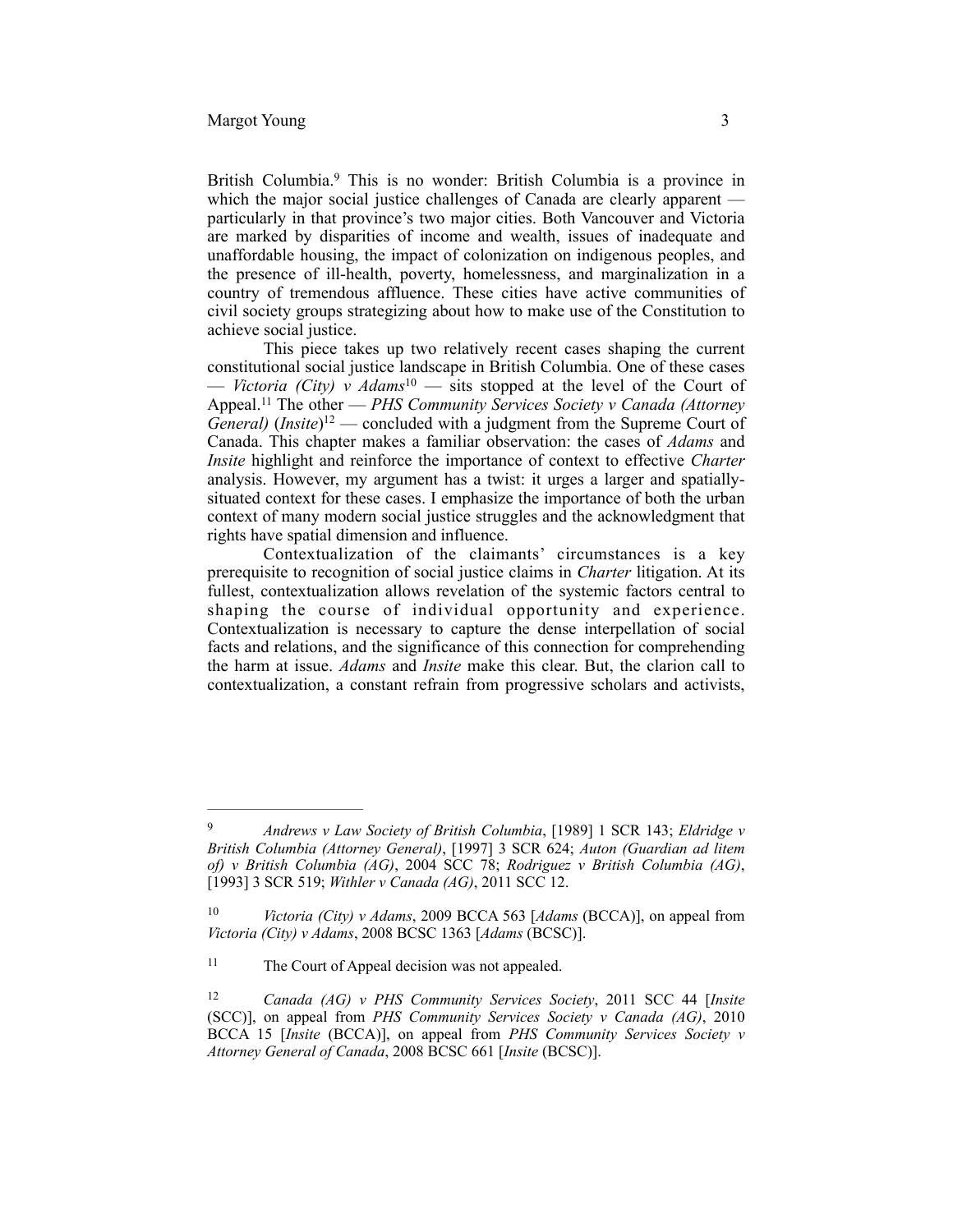needs geographic enrichment.<sup>13</sup> By so elaborating, one can apprehend more fully the fundamental lessons of substantive equality and justice that must underpin every right in the Constitution.

# **A. The Cases**

The parallels between *Adams* and *Insite* are many and provocative. Both cases present a legal moment in a more complex social and political struggle over the rights and life chances of groups significantly marginalized and disadvantaged in Canadian society, generally, and in the urban life of the cities at issue, in particular. In this sense, then, both *Adams* and *Insite* are importantly part of larger, and longer, political strategies. The cases neither begin nor end political struggle, but are apiece and interact with other tactics, of different duration.

Argument in *Adams* and *Insite* raised constitutional issues around section 7 of the *Charter*. This section of the *Charter* sets out constitutional guarantees for the rights of life, liberty, and security of the person.<sup>14</sup> Similar argumentative structure was accepted in relation to this section in each of the cases by the courts. And, ultimately, in both cases, the rights claimants were successful — a noticeable departure from the usual fate of low-income claimants under our *Charter*. 15

Of course, there are also differences between the cases. The *Insite* case pits levels of Canadian government against each other, engaging constitutional judgments about federalism as well as about individual rights. The *Adams* case is structured more formally as a claim of individual rights, with no federalism issues involved. As well, *Insite* focuses on criminal law prohibitions, while the state action at issue in *Adams* is simply a municipal by-law injunction. But the similarities, I argue, are stronger than these factual disparities. Both cases situate a very marginalized and dispossessed group in the urban environment in key relation to fundamental rights under the *Charter*.

See for example *Gosselin v Québec (AG)*, 2002 SCC 84. <sup>15</sup>

<sup>&</sup>lt;sup>13</sup> See for example Dianne Pothier, "But It's for Your Own Good" in Margot Young et al, eds, *Poverty: Rights, Social Citizenship, and Legal Activism* (Vancouver: UBC Press, 2007) 40 at 40–56 [Pothier, "But It's for Your Own Good"] and Martha Jackman, "Reality Checks: Presuming Innocence and Proving Guilt in *Charter* Welfare Cases" in Margot Young et al, eds, *Poverty: Rights, Social Citizenship, and Legal Activism* (Vancouver: UBC Press, 2007) 23 at 23–39.

<sup>&</sup>lt;sup>14</sup> Section 7 reads: "Everyone has the right to life, liberty and security of the person and the right not to be deprived thereof except in accordance with the principles of fundamental justice" (*Charter*, above note 2, s 7).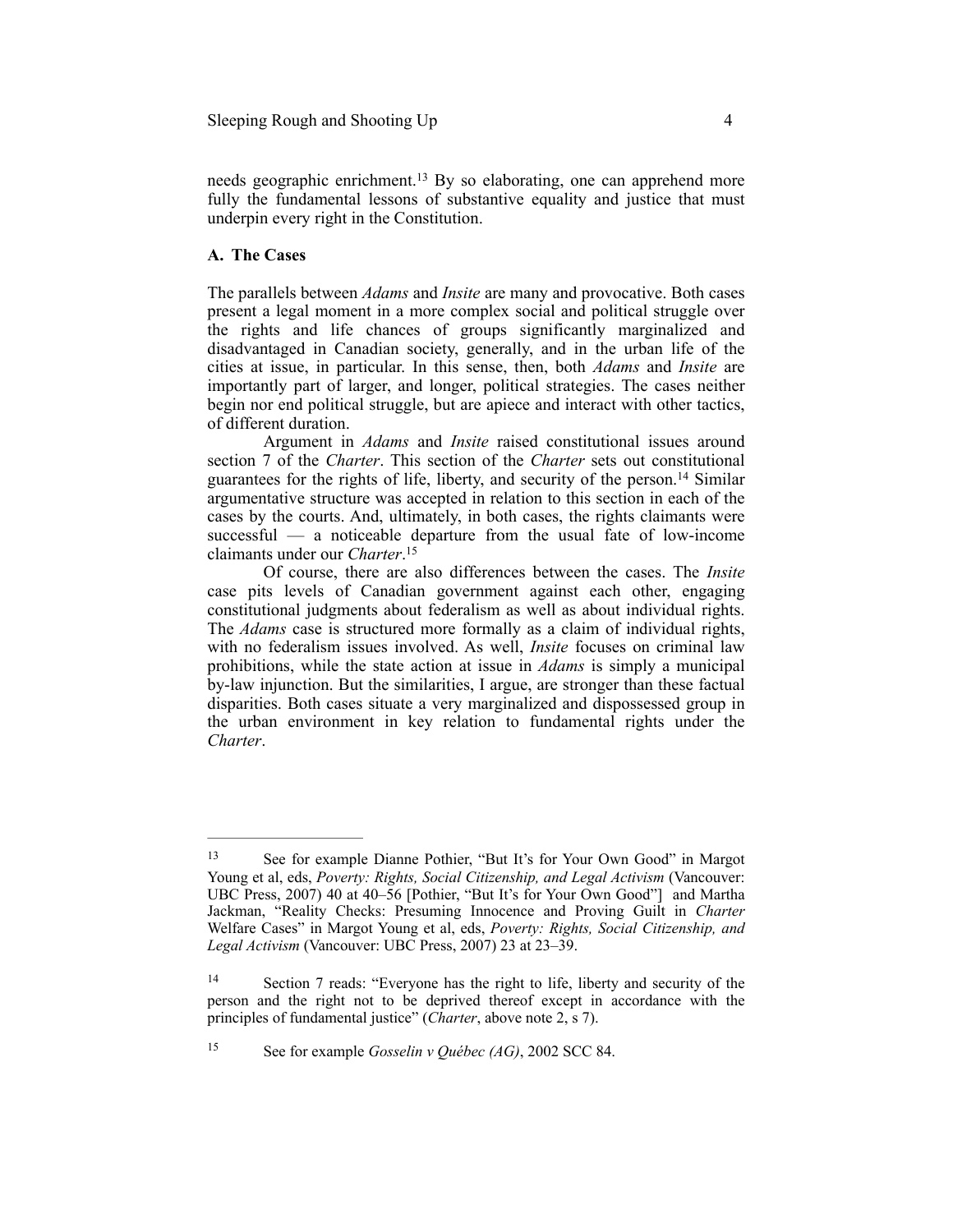#### **1)***Victoria (City) v Adams*

Canada faces a homelessness crisis. The only member of the G8 without an ongoing national housing strategy,<sup>16</sup> Canada has more than a million people facing housing insecurity, with an estimated  $150,000 - 200,000$  homeless.<sup>17</sup> This is despite the fact that Canada has signed onto the United Nation's *International Covenant on Social, Economic and Culture Rights* which recognizes the "right of everyone to an adequate standard of living . . . including adequate . . . housing".<sup>18</sup> In particular, British Columbia faces its own housing emergency, with provincial government neglect of the creation of new social housing stock.19

The *Adams* case involved a constitutional challenge under section 7 of the *Charter* to two City of Victoria bylaws: the *Parks Regulation Bylaw No. 07-05*<sup>20</sup> and the *Streets and Traffic Bylaw No. 92-84*.<sup>21</sup> These bylaws, at

<sup>17</sup> Wellesley Institute, Precarious Housing in Canada (Toronto: Wellesley

<sup>18</sup> International Covenant on Economic, Social and Cultural Rights, 16 December 1966, 993 UNTS 3, art 11.

<sup>19</sup> Irwin, above note 17 at 7.

*Streets and Traffic Bylaw*, above note 20, ss 73(1) and 74(1). <sup>21</sup>

<sup>&</sup>lt;sup>16</sup> The federal House of Commons recently defeated on second reading Bill C-400, *An Act to ensure secure, adequate, accessible and affordable housing for Canadians*, 1st Sess, 41st Parl, 2012. This was the second private member bill of the same name on this subject before the House. The first, Bill C-304, elapsed upon dissolution of the House for the 2011 election (*An Act to ensure secure, adequate, accessible and affordable housing for Canadians*, 2nd Sess, 40th Parl, 2009). The Centre for Equality Rights in Accommodation has an application before the Ontario Superior Court claiming that federal and provincial failures *"*to implement effective national and provincial strategies to reduce and eventually eliminate homelessness and inadequate housing" violate ss 7 and 15 of the *Charter* (*Tanudjaja et al v Attorney General (Canada)*, Court File No CV-10-403688 (Ont SCJ) (Notice of Application, filed 26 May 2010), online: The Social Rights Advocacy Centre www.socialrights.ca.

Institute, 2010) at 4, online: Wellesley Institute [www.wellesleyinstitute.com.](http://www.wellesleyinstitute.com/wp-content/uploads/2010/08/Precarious_Housing_In_Canada.pdf) John Irwin, *Home Insecurity: The State of Social Housing Funding in B.C.* (Ottawa: Canadian Centre for Policy Alternatives, 2004) at 7, online: Canadian Centre for Policy Alternatives & Tenant's Rights Action Coalition www.policyalternatives.ca [Irwin]. See also, Toba Bryant, "The Current State of Housing in Canada as a Social Determinant of Health" (2003) 24:3 Policy Options 52; Ontario Human Rights Commission, *Right at Home: Report on the consultation on human rights and rental housing in Ontario* (Toronto: Ontario Human Rights Commission, 2008) at 7 [*Right at Home*].

<sup>&</sup>lt;sup>20</sup> City of Victoria, by-law No 07-059, *Parks Regulation Bylaw*, ss 13(1), (2), 14(1), (2) & 16(1) [*Parks Regulation Bylaw*]. City of Victoria, by-law No 92-84, *Streets and Traffic Bylaw*, ss 73(1) and 74(1) [*Streets and Traffic Bylaw*].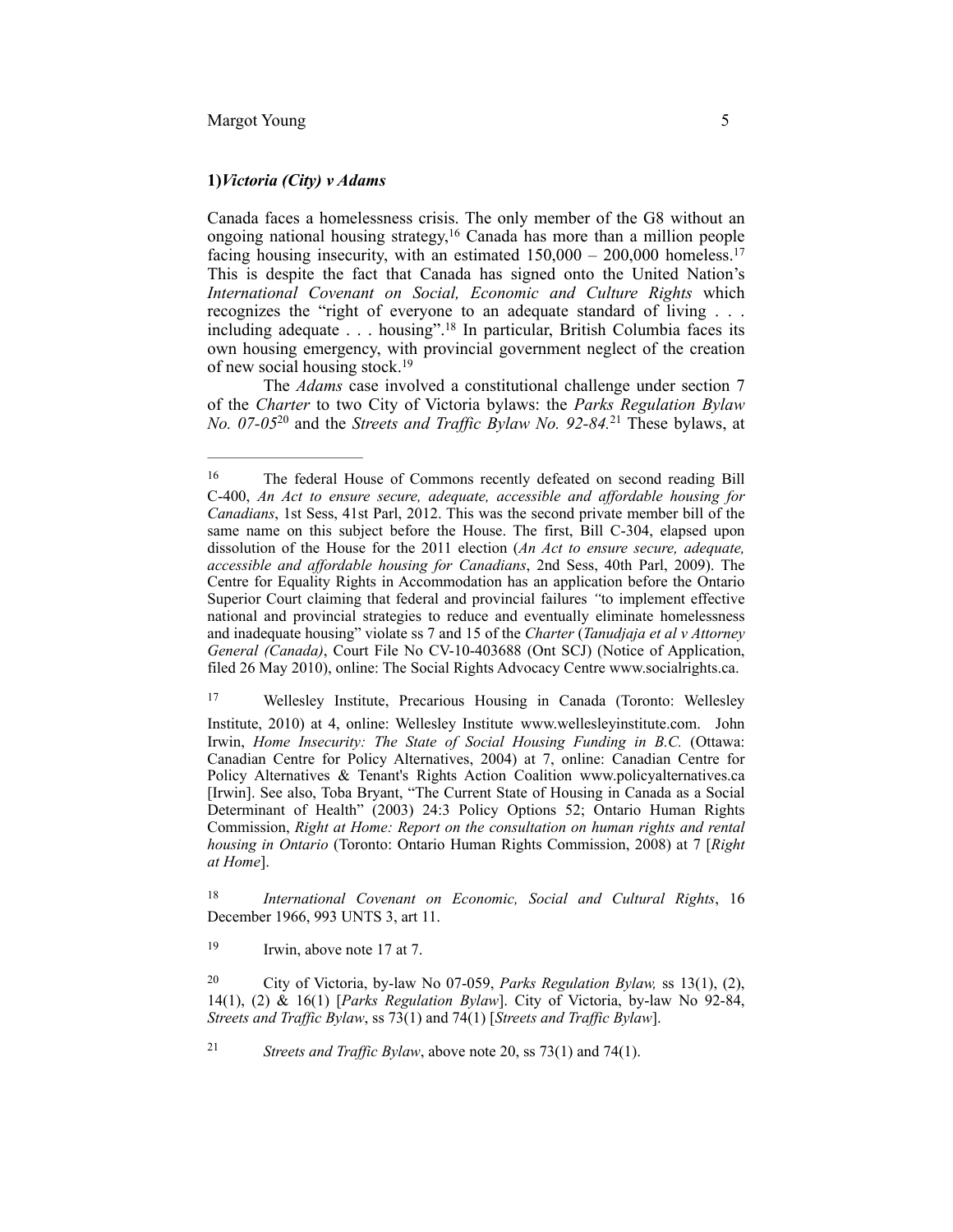the time of the trial, prohibited taking up temporary abode in a public space.<sup>22</sup> In practice, this meant a ban on erecting any form of overhead protection while sleeping outside on public property, even on a temporary basis, at all times.<sup>23</sup> Thus, putting up tents, tarps, or even sheltering under cardboard boxes for only a few hours on public property while sleeping was forbidden.

The municipal bylaws at issue in *Adams* were an example of "roll-out neoliberalism." This term is used to refer to "the purposeful construction and consolidation of neoliberalized state forms, modes of governance, and regulatory relations".<sup>24</sup> It captures the positive actions of neo-liberal governance that span the neoliberal state, as opposed to privatization or "rollback neoliberalism".<sup>25</sup> Across the continent, cities have, as part of this new form of governance, proactively targeted the ways in which low-income or homeless people necessarily use public spaces. Protest response to these forms of municipal street legislation is also politically pointed and prevalent. Nick Blomley, a Canadian geographer, reminds us that the squatting at issue in *Adams* and in other situations is a form of "personal empowerment and democratization."26

The *Adams* case arose in October 2005 when the City of Victoria commenced an action to obtain a civil injunction to enforce these two bylaws in relation to a tent city consisting of seventy people and twenty tents in Victoria's Cridge Park. The defendants – nine of the homeless people living in the tent city – opposed the application, raising the *Charter* in defence. After significant procedural and interim wrangling (including the City's attempt to have the action discontinued),  $27$  the case came to trial in June 2008.

The result at the trial level was a finding that the bylaws at issue, "to the extent to which they prohibit the erection of overhead protection", $^{28}$  were contrary to section 7 and not justifiable under section 1 of the *Charter*. The

 *Ibid* at para 4. <sup>23</sup>

 Jamie Peck & Adam Tickell, "Neoliberalizing Space" (2002) 34:3 Antipode 24 380 at 384.

<sup>25</sup> Ibid at 399.

 Nicholas K Blomley, *Unsettling the City: Urban Land and the Politics of* <sup>26</sup> *Property* (New York: Routledge, 2004) at 20 [Blomley].

For a description of this, see *Adams* (BCSC), above note 10 at paras 6–30. <sup>27</sup>

 *Ibid* at para 217. <sup>28</sup>

<sup>&</sup>lt;sup>22</sup> In August 2007, the *Parks Regulation Bylaw* was amended by the city so that it "no longer

prohibited 'loitering' in public parks" (*Adams* (BCSC), above note 11 at para 24). Prior to the hearing, at the defendants' request, the city clarified that the "operational policy of the Victoria Police" for enforcement of the bylaws allowed for sleeping in public in some circumstances but did not allow the use of any tents, tarps, boxes or other structures (*ibid* at para 26).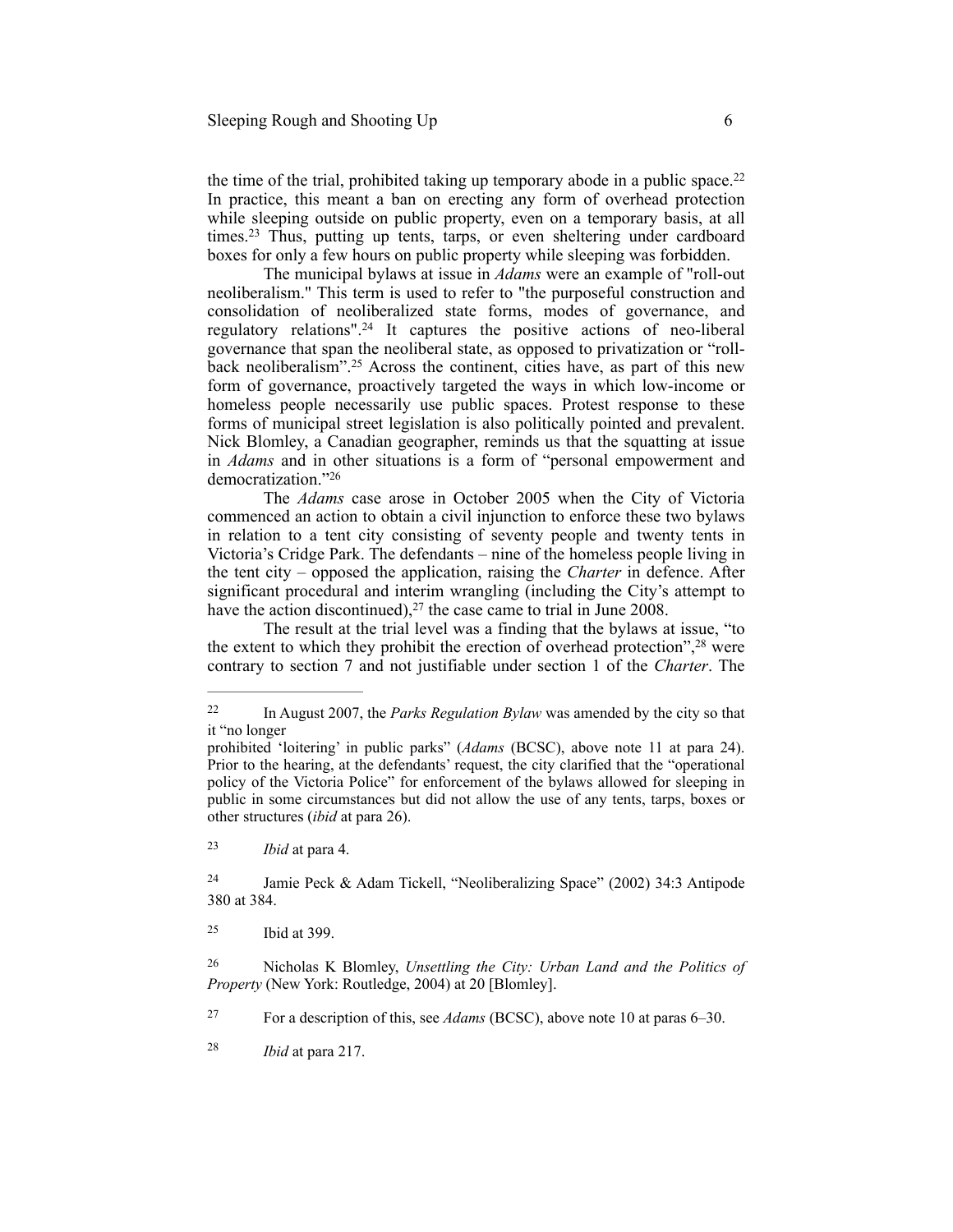Court issued a declaration of invalidity, stating that the bylaws "are of no force and effect insofar as they apply to prevent homeless people from erecting temporary shelter."<sup>29</sup> Critical to this result was the framing of the issue as one about temporary, not permanent, shelter.

The provincial Supreme Court judgment was upheld, on appeal by the City, at the British Columbia Court of Appeal (BCCA). The Appeal Court framed the issue at stake more narrowly:

> when homeless people are not prohibited from sleeping in public parks, and the number of homeless people exceeds the number of available shelter beds, does a bylaw that prohibits homeless people from erecting any form of temporary overhead shelter at night – including tents, tarps attached to trees, boxes or other structure – violate their constitutional rights to life, liberty and security of the person under s. 7 of the *Canadian Charter of Rights and Freedoms*?30

As this quote illustrates, the appeal judges linked the holding of unconstitutionality expressly to the factual finding that the number of homeless people exceeded the number of available shelter beds. Consequently, the Court of Appeal judgment elaborated, were there sufficient shelter places to accommodate the homeless population in Victoria, a blanket prohibition of overhead protection in public parks might be constitutional.<sup>31</sup> Similarly, constitutional acceptability might exist if there were "appropriate designated areas outside of parks to accommodate the homeless."<sup>32</sup>

The order that issued from the Court of Appeal reflected this more specific, narrower parsing:

> Sections 14(1)(d) and 16(1) of the *Parks Regulation Bylaw* No. 07-059 are inoperative insofar and only insofar as they apply to prevent homeless people from erecting temporary overnight shelter in parks when the number of homeless people exceeds the number of available shelter beds in the City of Victoria.33

This Court of Appeal conclusion rests on finding that the bylaw failed to meet the principles of fundamental justice referenced in section 7 because of overbreadth. Thus, the judges did not find that the provisions of the bylaw

<sup>31</sup> *Ibid* at para 74.

<sup>32</sup> *Ibid* at para 162. The Court of Appeal judgment also limits the legal finding to a smaller number of the provisions of only one of the two originally impugned bylaws, the *Parks Regulation Bylaw*. The Court found that the other provisions and bylaw need not have been mentioned in the declaration.

*Adams* (BCCA), above note 11 at para 166. <sup>33</sup>

<sup>&</sup>lt;sup>29</sup> *Ibid* at para 239.

<sup>&</sup>lt;sup>30</sup> *Adams* (BCCA), above note 10 at para 1.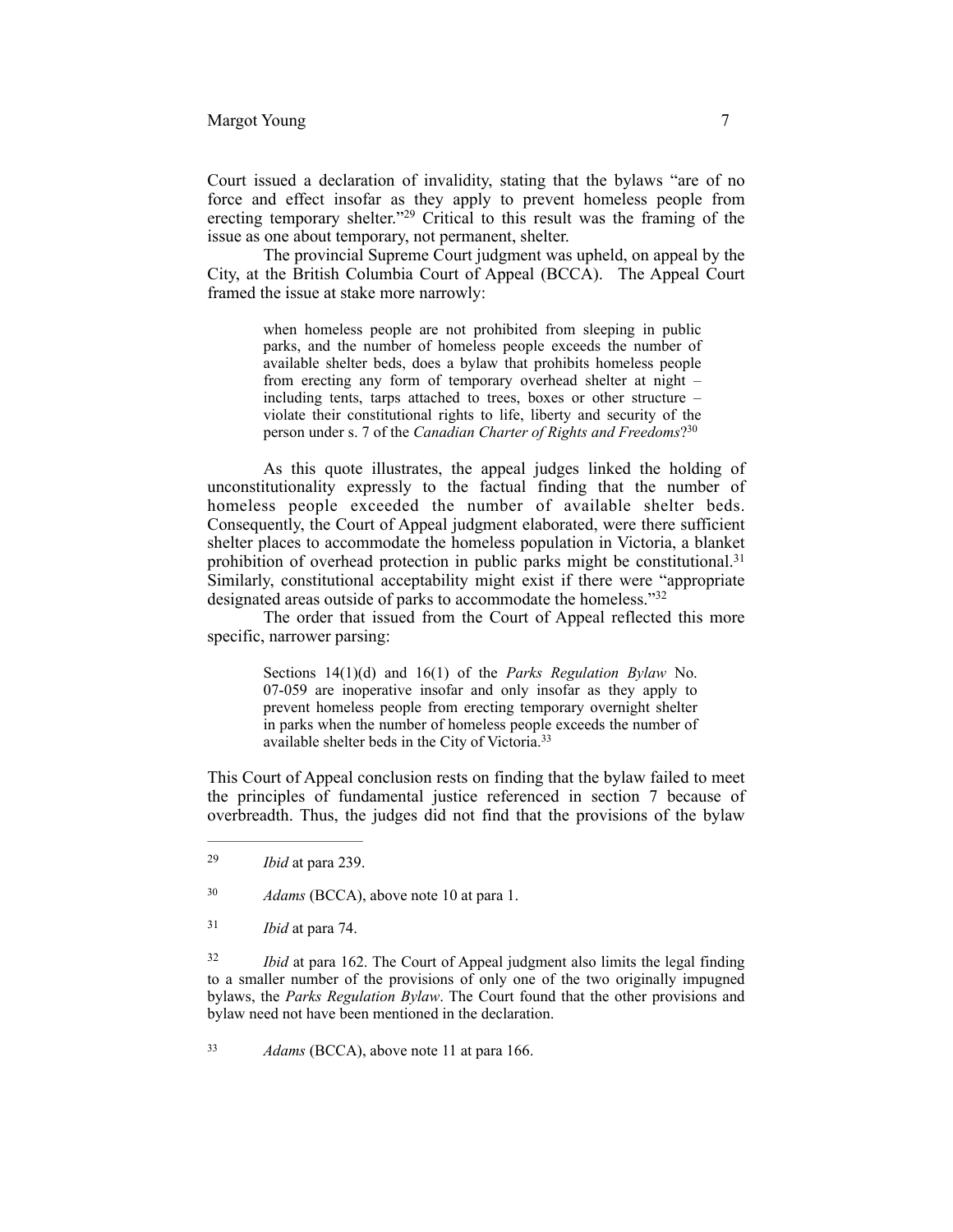were generally void. Rather, the provisions were selectively void. Should shelter conditions change, the bylaw could survive constitutional scrutiny.<sup>34</sup> The result? Under certain conditions pertaining to availability (or lack) of alternative shelter, homeless residents of Victoria can erect temporary overnight shelter in public parks. In response, municipal bylaws have been amended to now allow overhead outdoor shelter between the stipulated hours of 7 p.m. and 7 a.m.<sup>35</sup> Anecdotal reports are that these time limits are strictly enforced by local police.<sup>36</sup>

This outcome is, of course, a victory — on the terms set by the rights claimants themselves. Broader rights to, say, actual housing, or even shelter beds, are not part of this success.

#### **2)** *PHS Community Services Society v Canada (Attorney General)*

#### **Overnight Shelter**

16A (1) Sub-section (2) applies despite the general prohibitions under section  $14(1)(d)$  and section  $16(1)$  of this Bylaw.

(2) A homeless person must not place, secure, erect, use, or maintain in place, in a park, a structure, improvement or overhead shelter, including a tent, lean-to, or other form of overhead shelter constructed from a tarpaulin, plastic, cardboard or other rigid or non-rigid material:

(a) subject to sub-section (b), except between the hours of:

(i) 7:00 o'clock p.m. of one day and 7:00 o'clock a.m. of the next day when Daylight Saving time is not in effect; and

(ii) 8:00 o'clock p.m. of one day and 7:00 o'clock a.m. of the next day when Daylight Saving time is in effect,

(b) at any time, in a playground, sports field, footpath, a road within a park, Bastion Square, environmentally sensitive area, or any area within a park that has been designated for an event or activity under a valid and subsisting permit issued under the authority of this Bylaw.

City of Vancouver, by-law No 10-021, *Parks Regulation Bylaw, Amendment Bylaw (No 6)*, s 3.

<sup>36</sup> In a subsequent case, *Johnston v Victoria*, a claim that s 7 was breached when a homeless person was prevented from erecting daytime shelter in a park was defeated at the Court of Appeal. The Court found no evidence of a shortage of adequate daytime shelter for homeless persons in Victoria. Thus, the condition for the finding of the breach in *Adams* was not met (*Johnston v Victoria (City),* 2011 BCCA 400, aff'g 2010 BCSC 1707 [*Johnson v Victoria*]).

<sup>&</sup>lt;sup>34</sup> James Hendry, "Section 7 and Social Justice" (2009) 27 NJCL 93 at 100 [Hendry, "Section 7 and Social Justice"].

<sup>&</sup>lt;sup>35</sup> The exception is during daylight saving time and then the time limit is 8 p.m. and 7 a.m. The full text of the relevant section of the amendment to the Bylaw stipulates: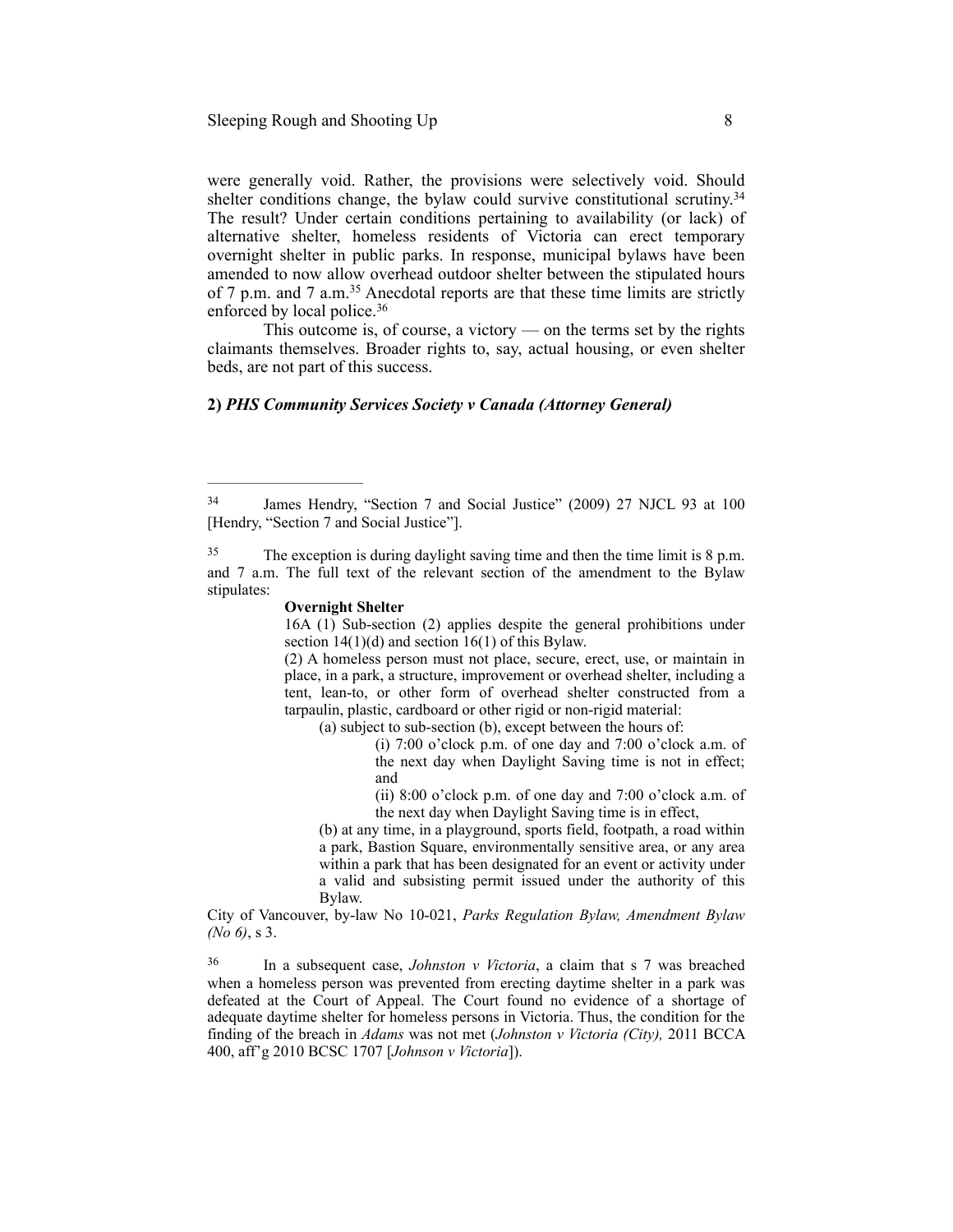The *Insite* case concerns North America's first legally sanctioned supervised injection site (SIS).  $37$  While there are today over 75 SISs operating around the world, Vancouver is the only municipality on the continent with a sanctioned SIS.<sup>38</sup> The Vancouver SIS was set up as a research pilot project, is located in Vancouver's Downtown Eastside (DTES), and operates under the name of Insite. Insite was opened on 12 September 2003 by Vancouver Coastal Health, in partnership with the Portland Hotel Society.<sup>39</sup> The facility responds to injection drug-related issues in Vancouver's Downtown Eastside<sup>40</sup> and provides a range of services to injection drug users, including clean needles

<sup>&</sup>lt;sup>37</sup> The Dr. Peter AIDS Foundation, an HIV/AIDS health care facility in Vancouver, has for some time allowed its registered nurses to provide supervised injection services without a Ministerial exemption. The Foundation argues that these supervised injection services are part of the primary health care its nurses provides to clients. The Dr. Peter AIDS Foundation is a non-profit registered charity, funded through various government health and housing agencies, with the purpose of assisting and caring for persons who are poor or needy and who suffer from HIV/ AIDS.

<sup>&</sup>lt;sup>38</sup> Brandon D L Marshall et al, "Reduction in overdose mortality after the opening of North America's first medically supervised safer injecting facility: a retrospective population-based study" (2011) 377 The Lancet 1429, online: Insite <http://www.communityinsite.ca/injfacility.pdf>; Public Health Physicians of Canada, "Support for Supervised Injection Sites (SIS) Proposed Federal Bill C-65 Respect for Communities Act, 2013 Public Health Physicians of Canada Position [Statement" \(June 2013\) online: Public Health Physicians of Canada http://nsscm.ca/](http://nsscm.ca/Resources/Documents/ECAC%20Docs/PHPC%20SIS%20Position%20Statement_Final.pdf) Resources/Documents/ECAC%20Docs/PHPC%20SIS%20Position %20Statement Final.pdf. The Netherlands, for example, opened several sites in the 1970s (Lawrence Campbell, Neil Boyd & Lori Culbert, *A Thousand Dreams: Vancouver's Downtown Eastside and the Fight for Its Future* (Vancouver: Greystone Books, 2009) at 177). A site in Zurich in 2003 also had a restaurant that employed addicts, a laundromat, public computers and a medical team to attend to clients. As well, it had an inhalation room for addicts who smoked drugs (*ibid* at 178).

<sup>&</sup>lt;sup>39</sup> The programme was supported by the Vancouver Police Department, City of Vancouver, Province of British Columbia, injection drug users, community groups, academic institutions and others.

<sup>&</sup>lt;sup>40</sup> Insite provides a number of services. Specifically, it is staffed by a combination of clinical and non-clinical staff, including peers, programme assistants, RNs, Alcohol and Drug Counselors and coordinators. It is open 18 hours a day, for seven days: 10 a.m. to 4 a.m. Its injection room has 12 booths with a daily capacity of roughly 850 injections. Drugs are not provided and injections are supervised with emergency response to overdoses available. The staff offers immunization and wound care, and injection-related first aid. Referrals to addiction treatment and other health services are available, accompanied by harm-reduction services and access to sterile injection equipment. Insite provides a post injection space for observation and peer interaction. Vancouver Coastal Health, Brochure, "Saving Lives: Vancouver's Supervised Injection Site" at 2.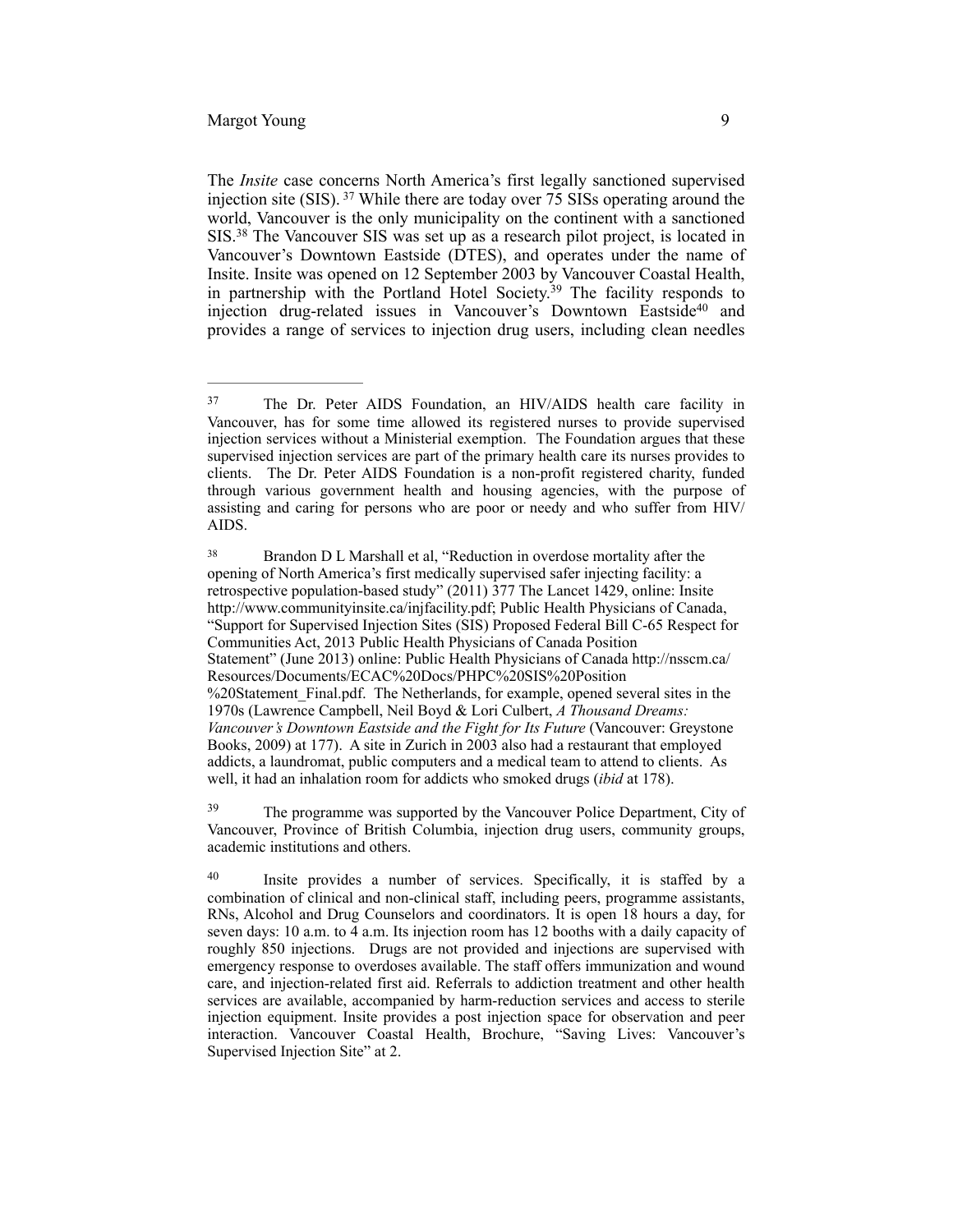and a safe and supervised pace to inject drugs. $41$  It is also associated with Onsite, a detox unit located in the same building, on the floor above Insite. Insite runs on a model of harm reduction: "decreasing the adverse health, social and economic consequences of drug use without requiring abstinence from drug use." $42$  The substances injected at Insite are prohibited, have been obtained illegally and are in the possession of the users before entry into the facility. About 60 percent of the drugs are opioids, two-thirds of which are heroin and one-third of which is morphine or hydromorphone. The remainder, roughly 40 percent of injected drugs, consists of stimulants such as cocaine and methamphetamine.43

The legal regime under which Insite operates is both federal and provincial in origin and at its most functional was a good example of federal/ provincial cooperative federalism. $44$  The safe injection facility was opened as an initial exercise of provincial jurisdiction over health and hospitals.<sup>45</sup> Key institutional, local leadership is provided by Vancouver Coastal Health, the regional health authority funded and empowered under the BC Ministry of Health Services. Portland Hotel Community Services Society (PHS), <sup>46</sup> a local private, non-profit agency, administers the facility. The City of Vancouver supported the site both politically and financially. However, the facility also engages aspects of federal jurisdiction and law. More specifically, federal jurisdiction over illicit drugs exists under the federal government power to enact criminal laws.<sup>47</sup> Broadly speaking, possession and trafficking in a controlled substance is contrary to federal criminal law: sections 4 and 5 of the federal *Controlled Drugs and Substances Act* (*CDSA*) criminalize

Vancouver Coastal Health, "Insite — Supervised Injection Site", online: 42 Supervised Injection http://supervisedinjection.vch.ca.

See *Insite* (BCSC), above note 12 at para 72. <sup>43</sup>

 The Supreme Court of Canada notes this (*Insite* (SCC), above note 12 at para 44 19). For a discussion of cooperative federalism generally, see Gerald Baier, *Courts and Federalism: Judicial Doctrine in the United States, Australia, and Canada*  (Vancouver: UBC Press, 2006) at 146–52.

*Constitution Act, 1867* (UK), 30 & 31 Vict, c 3, ss 92(7), (13) and (16), 45 reprinted in RSC 1985, App II, No 5 [*Constitution Act, 1867*].

The Portland Hotel Community Services Society is a non-profit and registered charity organized with the purpose to provide housing and support to individuals in Vancouver's Downtown Eastside. The individuals on whom its services are focused are those with the general description of "hard to house, hard to reach or hard to treat" (*Insite* (BCSC), above note 13 at para 4). For more information about this organization, see Raising the Roof, "Initiatives Profiles: Portland Hotel Society" online: Shared Learnings on Homelessness Project www.sharedlearnings.org.

<sup>47</sup> *Constitution Act, 1867*, above note 45, s 91(27).

 $41$  *Ibid* at 3.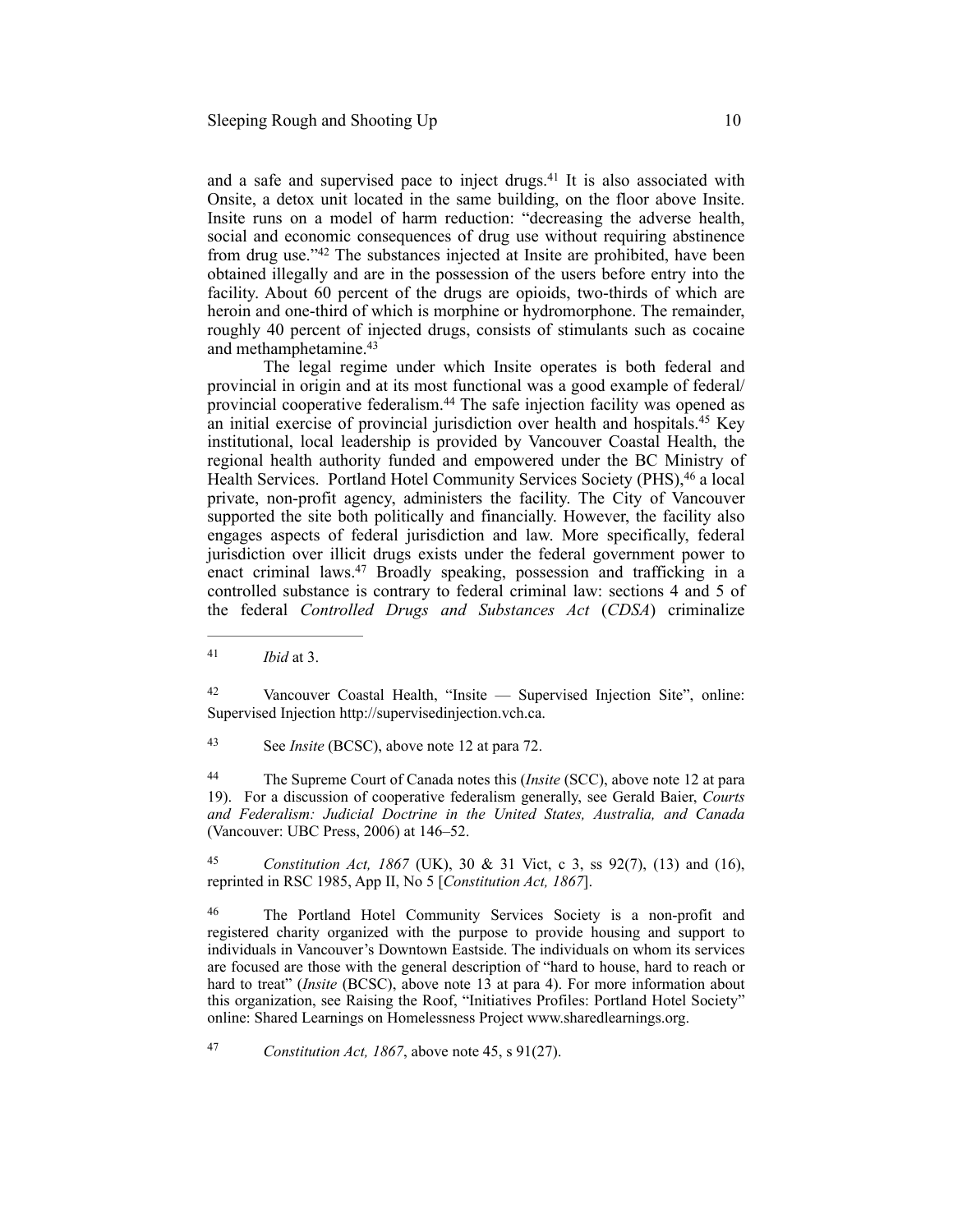possession and trafficking in controlled substances. (Appendices I–IV of the *CDSA* set out what substances are "controlled", and include such drugs as heroin and cocaine, two drugs commonly in use at Insite.<sup>48</sup>) The federal statutory regime allows for some exceptions to such wide criminalization. Section 56 of the *CDSA* provides for the federal Minister of Health to grant exemptions from application of any provision of the *CDSA*. According to this section, an exemption can be granted if "in the opinion of the Minister, the exemption is necessary for a medical or scientific purpose or is otherwise in the public interest." $49$  Importantly, absent such a Ministerial granted exemption, users and staff of Insite would be liable to prosecution under the *CDSA*. So, federal government involvement in sanctioning Insite, through the grant of an exemption, is legally necessary.

Insite received an initial three-year ministerial exemption under section 56 of the *CDSA* from the ambits of sections 4 and 5, commencing 12 September 2003.<sup>50</sup> The two-section exemption was extended to 31 December 2007, and then to 30 June 2008. At some point, after the election of the Conservative government under Stephen Harper, extension of the exemption became unlikely. This apparent political unwillingness to further extend the exemption led a number of supporters of Insite to seek judicial remedy to the threat of illegality under the federal statute.

More specifically, the uncertainty resulted in the initiation of two actions before the British Columbia Supreme Court. One was brought by the PHS and another by individuals representing the Vancouver Area Network of Drug Users (VANDU).<sup>51</sup> Together, these plaintiffs asked for a number of declaratory remedies with the shared goal of ensuring that Insite could continue its activities immune from potential criminalization under the *CDSA*.

4. (1) Except as authorized under the regulations, no person shall possess a substance included in Schedule I, II or III.

5. (1) No person shall traffic in a substance included in Schedule I, II, III or IV or in any substance represented or held out by that person to be such a substance.

<sup>49</sup> The full section reads: "The Minister may, on such terms and conditions as the Minister deems necessary, exempt any person or class of persons or any controlled substance or precursor or any class thereof from the application of all or any of the provisions of this Act or the regulations if, in the opinion of the Minister, the exemption is necessary for a medical or scientific purpose or is otherwise in the public interest" (*ibid*, s 56).

. . .

<sup>51</sup> The Vancouver Area Network of Drug Users is a non-profit society with the primary purpose of advocating on the behalf of drug users in order to increase the ability of addicts to live healthy lives. For more information, see Vancouver Area Network of Drug Users, "About VANDU", online: VANDU www.vandu.org.

<sup>&</sup>lt;sup>48</sup> Controlled Drugs and Substances Act, SC 1996, c 19, ss 4 & 5, Apps I–IV [*CDSA*]. The relevant sections state:

*Ibid*. <sup>50</sup>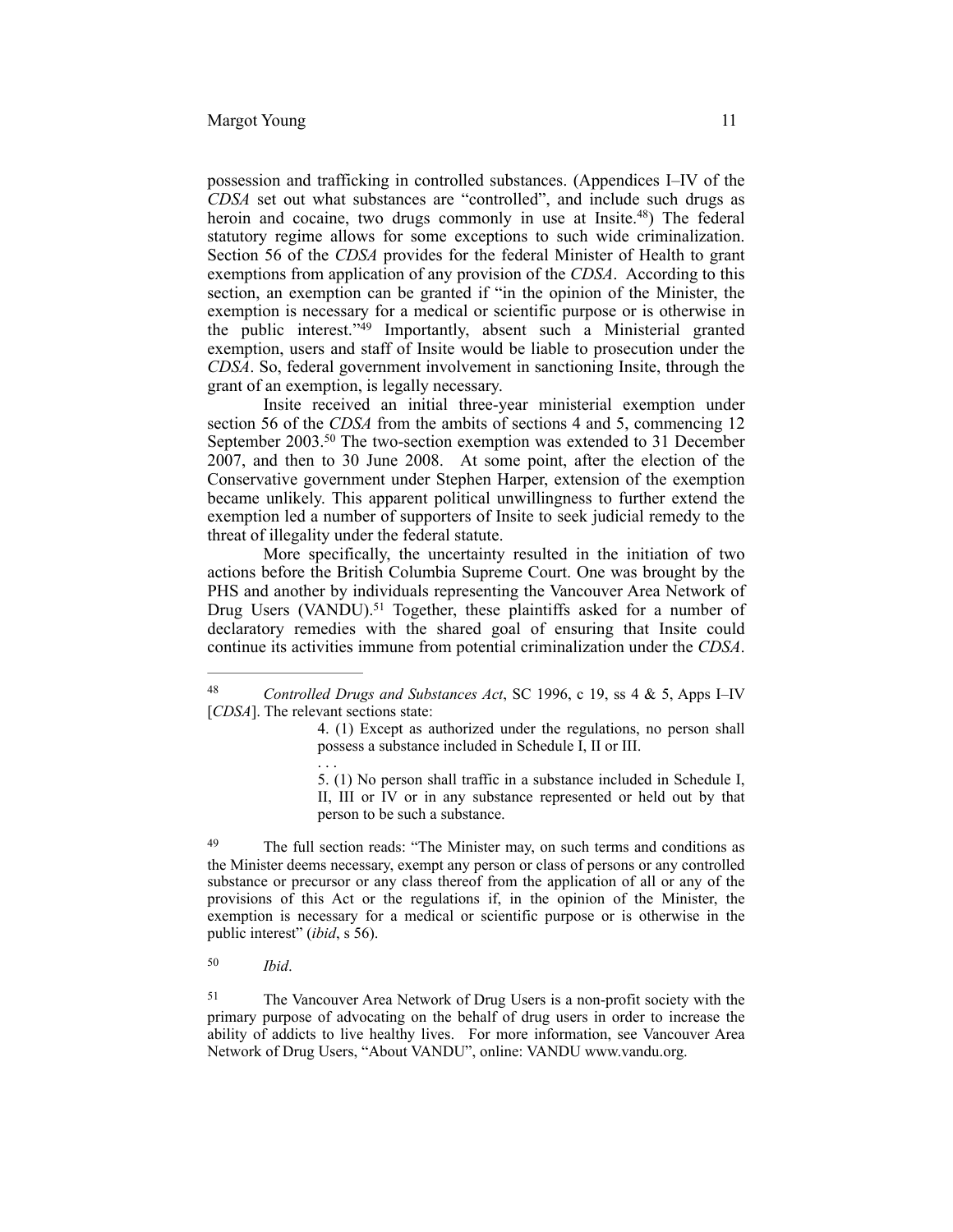Most importantly, the Court was asked to declare two things. First, it was argued that the criminalization of Insite activities was an unjustified violation of section 7 of the Charter and, second, it was argued that provincial jurisdiction over Insite as an instance of provincial health care provision was constitutionally immunized from being affected by the federal statute. The trial court accepted the section 7 argument, suspending the declaration of invalidity for one year but granting Insite, during that period, constitutional immunity from application of the *CDSA*. The trial court rejected the interjurisdictional immunity argument. At the BCCA, two judges found for the claimants in terms of both the section 7 and the interjurisdictional argument, with the interjurisdictional immunity finding taking precedence.<sup>52</sup> This argument references the rather obtuse doctrine of interjurisdictional immunity. One judge was in dissent on both points.

The Supreme Court of Canada (SCC) decision was issued in the form of a unanimous judgment written by the Chief Justice. Ultimately, the judgment reached a conclusion that let Insite continue legally, but the decision was narrow and Insite-specific. The Court considered both the interjurisdictional immunity and the section 7 claims — rejecting the first and significantly altering the focus of the second. The judgment is interesting for its development of doctrine in the area of interjurisdictional immunity, for the section 7 result specific to Insite, and for the relevance of that result for plans other Canadian cities might have for their own supervised injection sites. It is the section 7 considerations that concern and are the focus of this chapter.<sup>53</sup>

With respect to section 7, the SCC relied on the contextual findings of the trial judge, discussed in the next section, to hold that the rights to life, liberty, and security of the person were infringed by section 4(1) the *CDSA*, for both drug users and the staff supervising injections at Insite.<sup>54</sup> Having reached this conclusion, the Court then examined whether or not such infringement was, as section 7 requires, "in accordance with the principles of fundamental justice". The Court concluded that the statute, because of section 56 — the exemption clause discussed earlier, was not contrary to any principle of fundamental justice. Section 56 was described as "a safety valve" that "prevents the CDSA from applying where such application would be

<sup>&</sup>lt;sup>52</sup> It was unclear on the basis of the BCCA judgment which finding took precedence: interjurisdictional immunity or the *Charter* infringement. A later order from the Court clarified the situation (Order of the Court, 15 January 2010).

Continuing the trend of recognition but also constraint of the doctrine of 53 interjurisdictional immunity, the Supreme Court of Canada declined to apply it in this case, stating that the area of provincial jurisdiction involved was too "broad and extensive" to be appropriately protected by way of the doctrine (*Insite* (SCC), above note 12 at para 68).

<sup>&</sup>lt;sup>54</sup> Unlike the lower courts, the SCC did not consider s  $5(1)$  — the trafficking provision of the *CDSA* — a constitutional problem (*ibid* at para 95).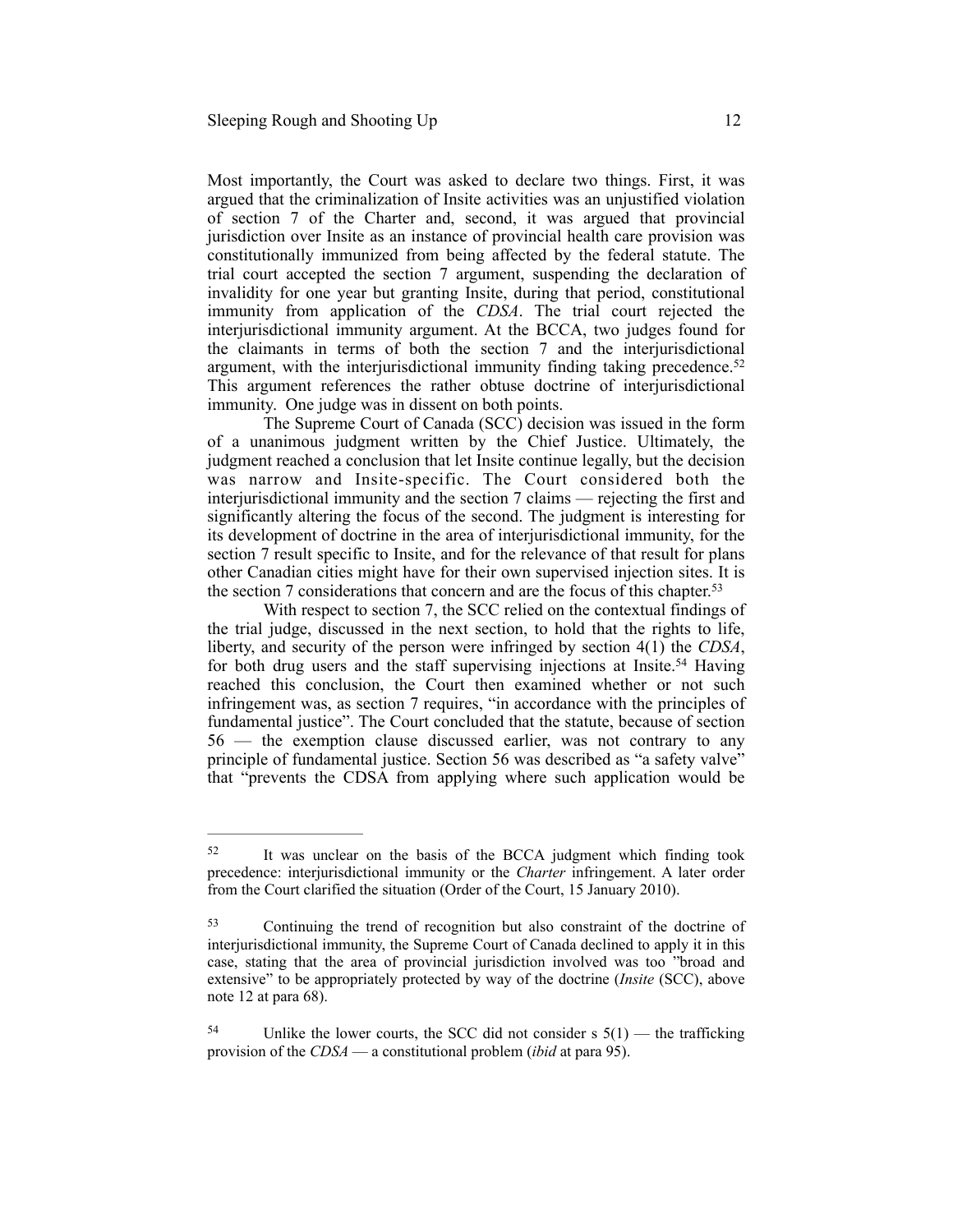#### Margot Young 13

arbitrary, overbroad or grossly disproportionate in its effects."<sup>55</sup> Thus, concerns about the offence provisions of the statute were met by the availability of the Minister's exemption. There was, therefore, the Court asserted, no *Charter* problem with the statute itself.<sup>56</sup>

However, the Court continued on to find a *Charter* issue with the Minister's decision to refuse an exemption to Insite. Disputing the (somewhat disingenuous, perhaps) assertion by the Attorney General of Canada that the Minister had yet to reject the application for renewal of the exemption, the Court found that an exemption for Insite been denied and that such a denial was unconstitutional. More specifically, the Court held that the Minister's refusal to grant the exemption was "arbitrary and grossly disproportionate in its effects, and hence not in accordance with the principles of fundamental justice."<sup>57</sup> Key to this result was the Court's insistence that the *Charter* applied to the Minister's decisions. Then, in an unusual move, the Court ordered the Minister to grant the exemption for Insite under section 56 of the *CDSA*.<sup>58</sup> There was, the Court maintained, "nothing to be gained (and much to be risked)" in sending the matter back to the Minister for reconsideration.<sup>59</sup> So the victory goes, by a thin thread, to the rights claimants in this case as well.

#### **B. One Layer of Context**

Contextualization of the issues at stake and of the circumstances of the groups affected by the government action was instrumental in each case. It is this paper's argument that comprehending the rich and dense circumstances out of which rights claims emerge is a necessary part of effective rights analysis. More precisely, the specific social and economic context of the claimants will shape the harm experienced, as well as structure understandings of state responsibility in relation to that harm. $60$  But context must be recognized on a number of levels in order to grasp fully the import modern rights claims. In this section, I point out one dimension of context, as it was captured by the

- *Insite* (SCC), above note 12 at para 127.
- *Ibid* at para 156. <sup>58</sup>
- *Ibid* at para 150. <sup>59</sup>

*Ibid* at para 113. <sup>55</sup>

The federal statute is not only *Charter* proof but also valid, applicable, and 56 paramount should conflict with provincial action continue.

 $60$  As I have argued elsewhere, contextually dense legal analysis must be careful not to assign undue importance to the issue of individual choice as fulcrum for assigning (or not) state responsibility for the harm claimed. See Margot Young, "Social Justice and the *Charter* : Comparison and Choice" (2013) 50:3 Osgoode Hall L J 669.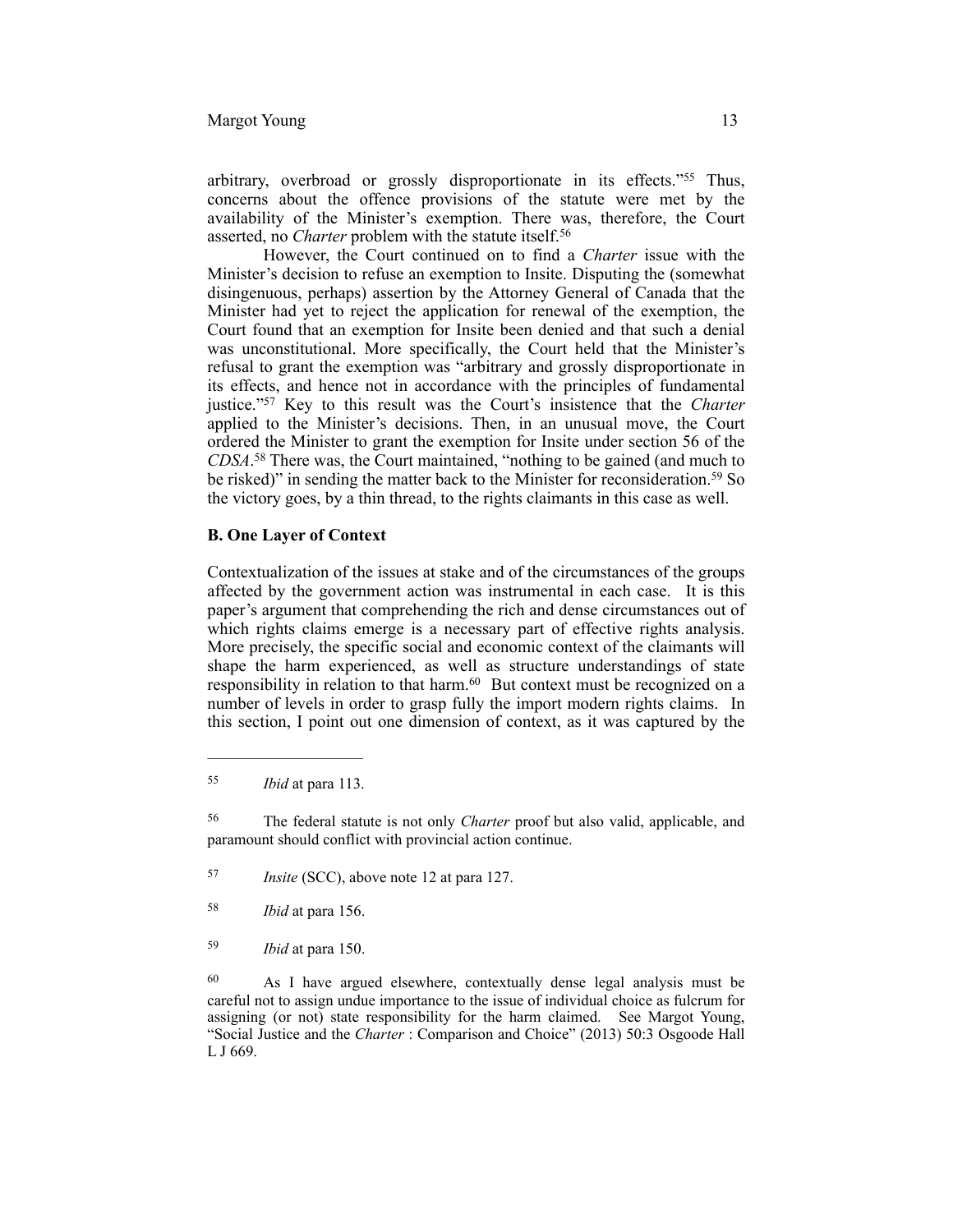judgments in *Adams* and *Insite*. The section that follows further complicates this understanding of context by adding spacial and geographic dimensions.

The trial court in *Adams* examined wide ranging evidence elucidating the histories and circumstances of the claimants. Wide ranging evidence considered by the Court centred on the homeless population in Victoria, the availability of services for the homeless, the causes of homelessness, and the effects of sleeping outside without shelter. The Court considered evidence from homeless individuals themselves, from surveys and studies conducted by non-profit organization, from government reports, and from a medical practitioner and a wilderness expert.<sup>61</sup> Four sets of foundational factual findings emerged. First, the trial judge found that homelessness is the result of complex social, economic and personal factors. It is not simply a matter of personal choice:

> While there may be some people for whom urban camping is a lifestyle choice, it is clear that this is not the situation of the majority of the population of Victoria's homeless. Rather, these are people who do not have practicable alternatives. 62

Second, evidence was accepted that "the number of homeless people exceeds the available supply of *shelter beds*."<sup>63</sup> Third, the trial judge accepted medial expertise that:

> (d) exposure to the elements without adequate shelter such as a tent tarpaulin or cardboard box is associated with a number of substantial risks to health including the risk of hypothermia, a potentially fatal condition 64

And, finally, fourth, it was accepted that:

(e) adequate shelter for those sleeping outside in the West Coast climate requires both ground insulation and appropriate overhead protection in the form of a tent or tent-like shelter.<sup>65</sup>

<sup>&</sup>lt;sup>61</sup> Catherine Boies Parker, "Update on Section 7: How the Other Half is Fighting to Stay Warm" (2010) 23:2 Can J Admin L & Prac 165 at 172 [Parker, "Update on Section 7"].

<sup>&</sup>lt;sup>62</sup> *Adams* (BCSC), above note 10 at para 66.

 $\frac{63}{2}$  Specifically, the judge wrote that: "(a) there are at present more than 1,000 homeless people living in the City; (b) there are at present 141 permanent shelter beds in the City, expanded to 326 when the Extreme Weather Protocol is in effect; (c) the number of homeless people exceeds the available supply of shelter beds." *Ibid* at para 69.

*Adams* (BCSC), above note 10 at para 69. <sup>64</sup>

*Ibid* at para 69. <sup>65</sup>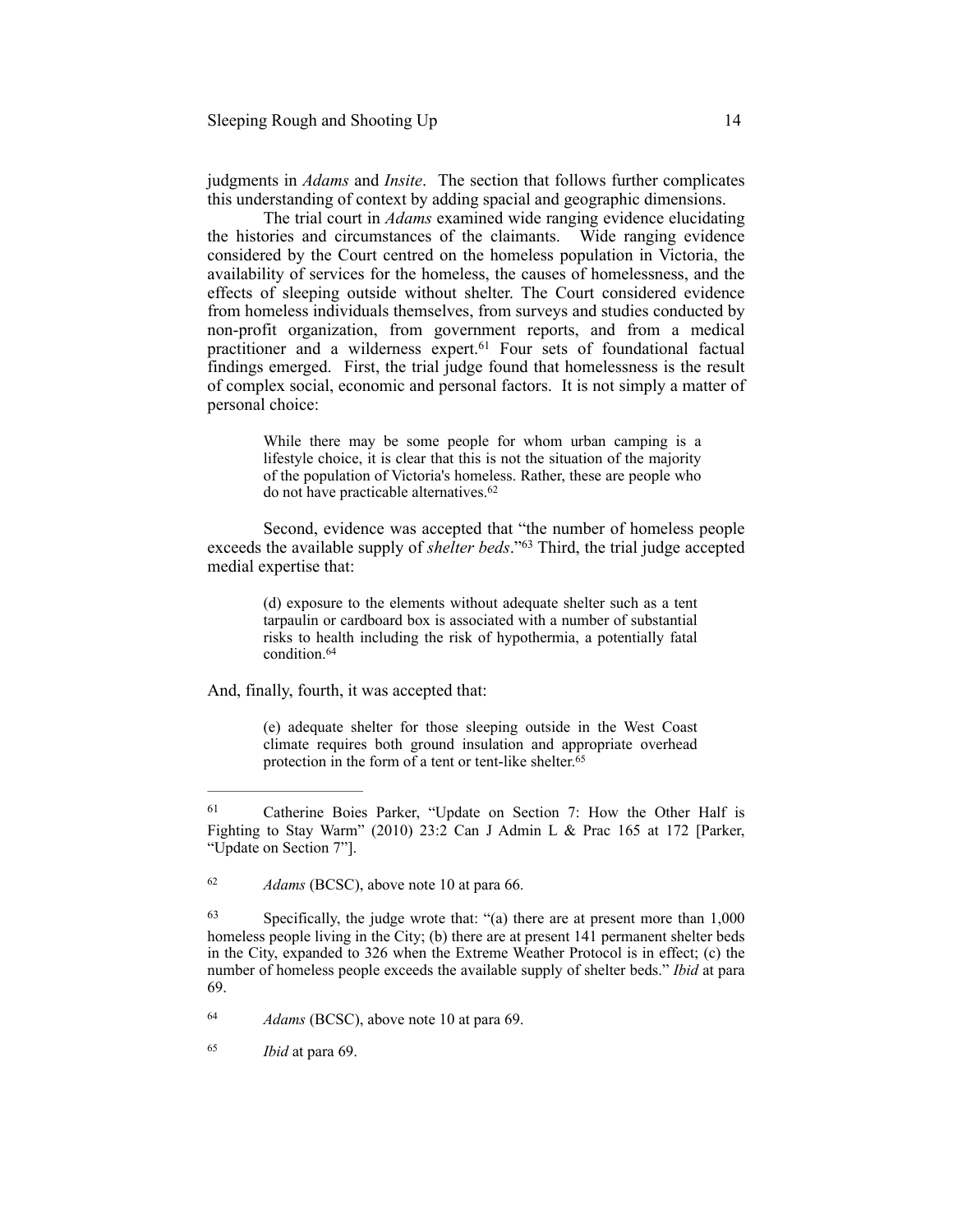Cumulatively, these findings allowed the Court to find that: "compliance with the Bylaws exposes homeless people to a risk of serious harm, including death from hypothermia".<sup>66</sup> These findings and their cumulative import were not disturbed by the Court of Appeal.

*Insite*, similarly, had key factual findings based on contextual evidence on which, equally, the case turned. Justice Pitfield was attentive to the social context surrounding issues particular to Insite: he began his judgment by noting that such factors are "central" to an understanding of the issues raised.<sup>67</sup> Here, the Court relied on "numerous government reports and action plans, individual affidavits regarding the development and operation of Insite, affidavits about the experiences of the individual parties, expert affidavits relating to the nature of addiction and expert evidence relating to the outcomes of Insite."<sup>68</sup> Considerable discussion was taken up by the social and medical context surrounding the circumstances of Insite's creation and its geographic location and focus of service.<sup>69</sup> The Court noted the thick political and policy history around issues of drug use in the DTES, $70$  highlighting, first, a series of reports and policies on health issues of injection drug use in the

*Ibid* at para 142. <sup>66</sup>

*Insite* (BCSC), above note 12 at para 13.

<sup>&</sup>lt;sup>68</sup> Parker, "Update on Section 7", above note 61 at 173.

 $^{69}$  Extensive affidavit evidence was put before the courts. The Attorney General of Canada initially objected to a summary trial on affidavits, arguing instead for incourt testimony, based on the complexity of evidence, appearance of material conflict in affidavits, and importance of issues. The Court decided to consider the affidavit evidence first and then, should Canada renew its objections, at that point the Court would consider the application. After eight days of hearing, counsel for Canada withdrew objections to a summary trial, provided that the Court not make findings of fact on matters of science on which evidence was in conflict (*Insite* (BCSC) above note 12 at paras 9–12).

 $70$  This section considers, for example, the level of HIV/AIDS in the area, noting that by 1997, 27 percent of injection drug users were infected, an epidemic level of infection and public health emergency (*ibid* at paras 24 and 26).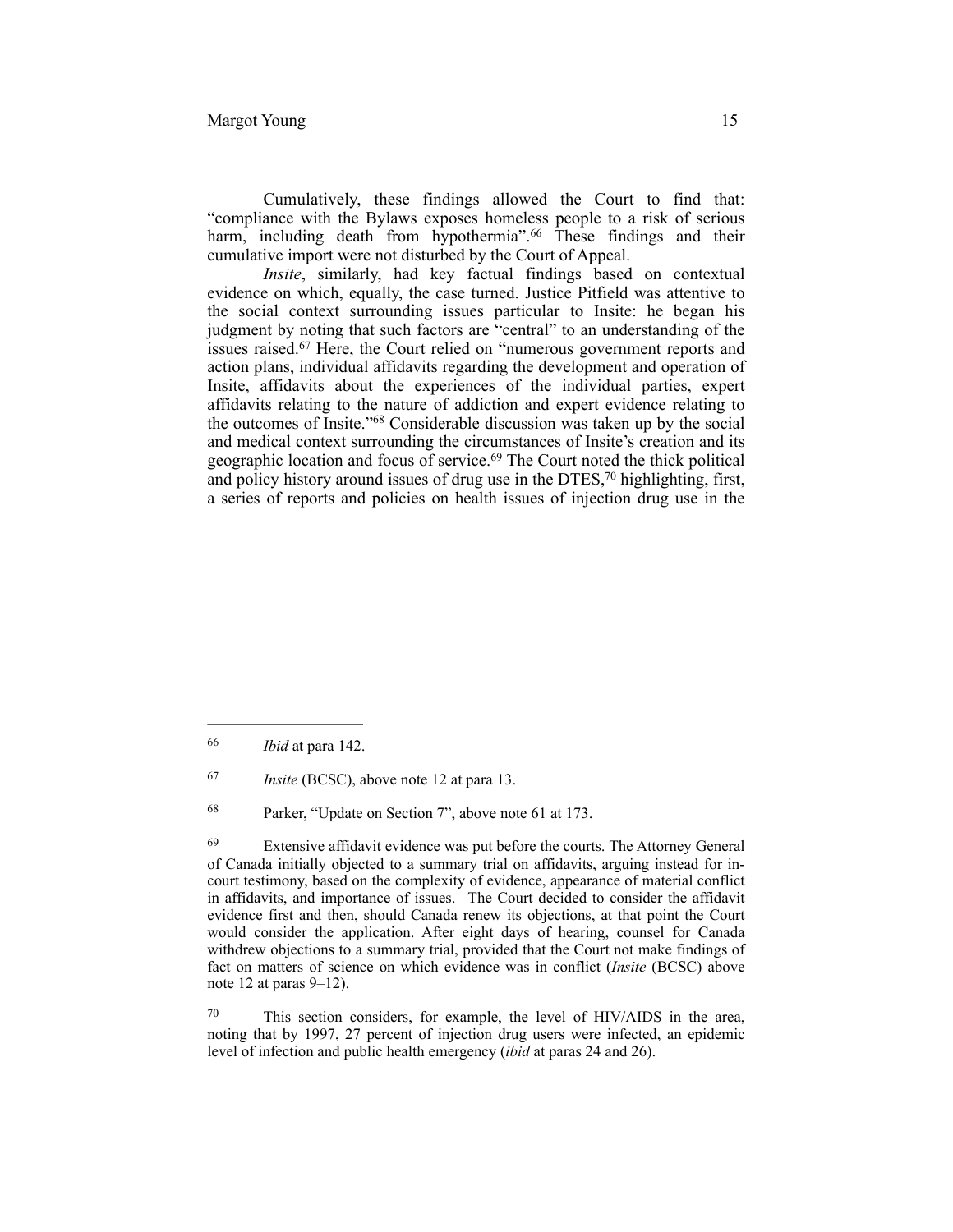area,<sup>71</sup> second, *The Vancouver Agreement*,<sup>72</sup> and, third, the report, *A Framework for Action – A Four Pillars Approach to Drug Problems in Vancouver: Prevention, Treatment, Enforcement and Harm Reduction.*<sup>73</sup> The DTES was described as a place where "[e]xistence is bleak."<sup>74</sup> The discussion of these factors — collectively termed the "Historical and Operating Context" — was lengthy. Conclusions from this evidence established a clear link between injection drug use and multiple health issues, indeed public health emergencies, in the DTES of some variety. As one expert affidavit stated: "[the DTES] [was] the perfect storm for a continued public health crisis."75

Five findings emerged. First, the government lawyer, John Hunter QC, made a significant concession during oral argument allowing Justice Pitfield to conclude as a fact that: "Addiction is an illness."<sup>76</sup> Second, the judge found that communicable diseases such as Hepatitis C or HIV/AIDS are caused not by the introduction into the bloodstream by injection of controlled substances such as heroin and cocaine. Rather, use of unsanitary equipment, techniques, and procedures for injection allows transmission of such infections, illnesses, diseases from one individual to another. Third, risks of morbidity and mortality associated with addiction and injection are lessened

See British Columbia Task Force Into Illicit Narcotic Overdose Deaths in 71 British Columbia, *Report of the Task Force Into Illicit Narcotic Overdose Deaths in British Columbia* (Victoria: Office of the Chief Coroner, 1994); Vancouver/Richmond Health Board, *Action Plan to Combat HIV/AIDS in the Downtown Eastside*  (Vancouver: Vancouver/Richmond Health Board, 1997); Dr John S Miller, Provincial Health Officer, *HIV, Hepatitis, and Injection Drug Use in British Columbia — Pay Now or Pay Later?* (Victoria: BC Ministry of Health, 1998).

<sup>&</sup>lt;sup>72</sup> *The Vancouver Agreement* originated in March 2000 and involved the Province and Federal governments in an agreement over co-operation and funding for the City's critical needs. This Agreement had a focus on the DTES and proposed a string of strategic objectives for that area. *A Framework for Action* followed in April 2001 (Canada, British Columbia & City of Vancouver, *The Vancouver Agreement*   $(2000)$ ).

This was released in April 2001and adopted by the City on 15 May 2001 73 (*Insite* (BCSC) above note 12 at paras 33 and 40).

*Ibid* at para 8. There is an importantly and equally valid story to be told about the DTES — that it is also a community of hope, creativity, optimism, and belonging. This strong sense of solidarity and acceptance is noted, for example, in Susan C Boyd, Donald MacPherson, & Bud Osborne, *Raise Shit!: Social Action Saving Lives* (Halifax: Fernwood Publishing, 2009) at 12. The DTES is a complicated and complex neighbourhood with significantly different tropes and narratives invoked in its description.

*Insite* (BCSC) above note 12 at para 28.

*Ibid* at para 87. <sup>76</sup>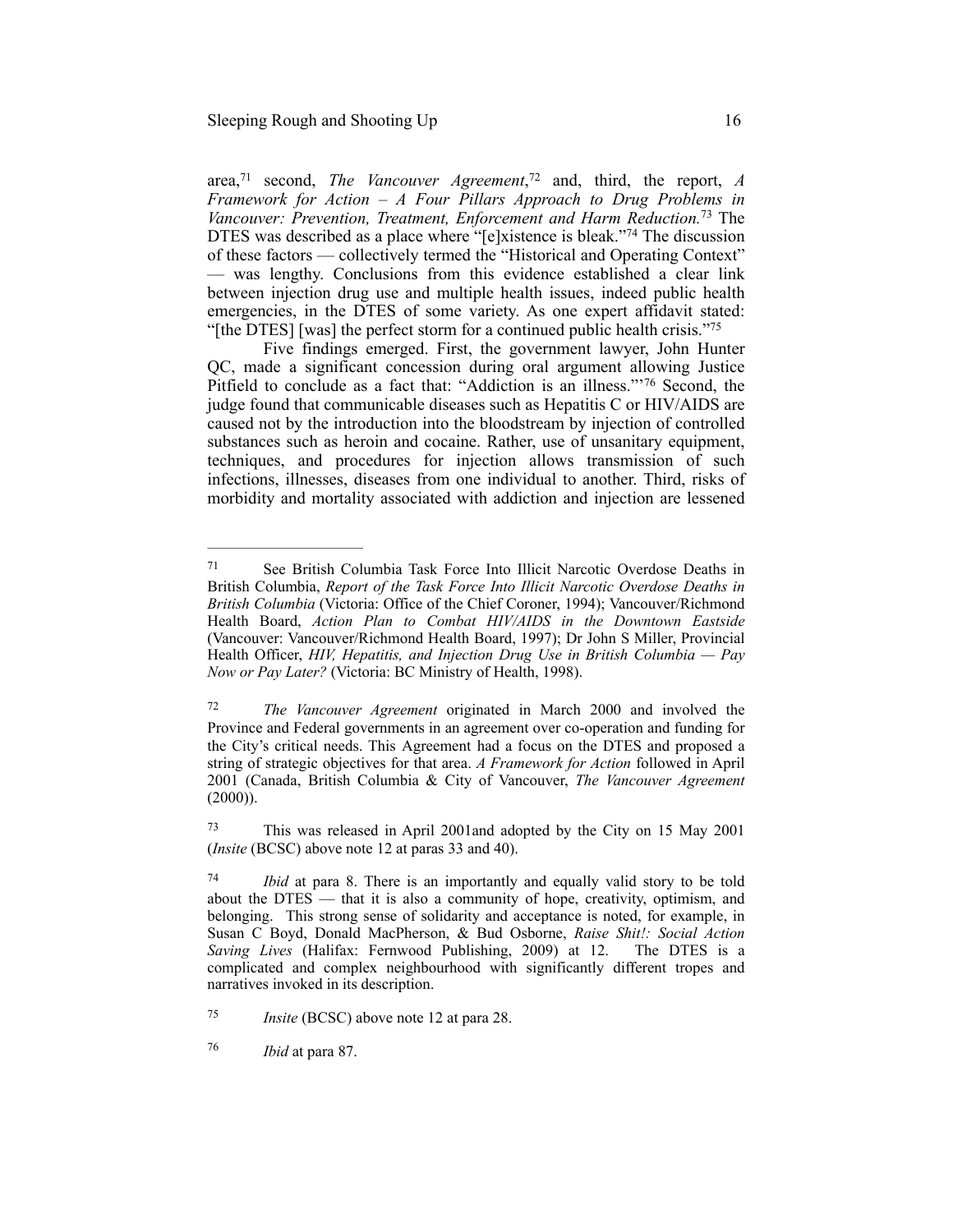by injection supervised by qualified health professionals.<sup>77</sup> Fourth, Insite is a health care facility.<sup>78</sup> And, fifth, addiction is the result of a range of "personal, governmental and legal factors."<sup>79</sup> Injection drug addiction is not equatable to recreational drug use nor is addiction a question of individual choice. Thus, the trial judge accepted a complicated understanding of addiction, one in which addict choice or control is a minor factor only. Health issues were central; individual volition was downplayed. The parallels with the *Adams* decision are obvious.

Certainly, many of the facts found by these courts about homelessness and injection drug use are not controversial. As Catherine Boies Parker (one of the claimants' counsel in the *Adams* case) elaborates about the findings in *Adams*, "while there was dispute about whether certain shelters were fully utilized, there could be no question that the number of homeless greatly exceeded the number of shelter beds."80 Nor was the expert evidence that significant detrimental health effects attached to sleeping outside without shelter of any great dispute. The *Insite* case similarly invoked broad consensus about a number of key facts: that Insite provided critical and harm reducing health services to injection drug users, and that the facility had not increased crime and disorder in its neighborhood.<sup>81</sup> More contested are the understandings of homelessness and addiction — that neither are simply reducible to lifestyle or recreational choices — that the courts accept. In the context of drug addiction, several addiction researchers see the shift to viewing addiction as a health, rather than moral or criminal, issue, as "culturally momentous".82

Thus, the analytical results in these cases — the trail of which is adumbrated above — depended upon judicial acceptance of subaltern stories about the activities involved. And such judicial acceptance relied upon the key relevance of context to constitutional claims. $83$  Judicial analysis of each challenge employed recognition of a complex and socially evolving set of

*Ibid*. <sup>77</sup>

*Ibid* at para 136. <sup>78</sup>

*Ibid* at para 89. <sup>79</sup>

<sup>&</sup>lt;sup>80</sup> Parker, "Update on Section 7", above note 61 at 175.

<sup>&</sup>lt;sup>81</sup> I maintain this despite the fact that these understandings were all repeatedly challenged by the federal government. However, the governmental assertions had thin credibility and were remarkable for their dismissal and manipulation of scientific evidence.

<sup>&</sup>lt;sup>82</sup> Dan Small, Anita Palepu, & Mark W Tyndall, "The Establishment of North America's First State Sanctioned Supervised Injection Facility: A Case Study in Culture Change" (2006) 17:2 Int'l J Drug Pol'y 73 at 73.

<sup>&</sup>lt;sup>83</sup> Hendry, "Section 7 and Social Justice", above note 34 at 100.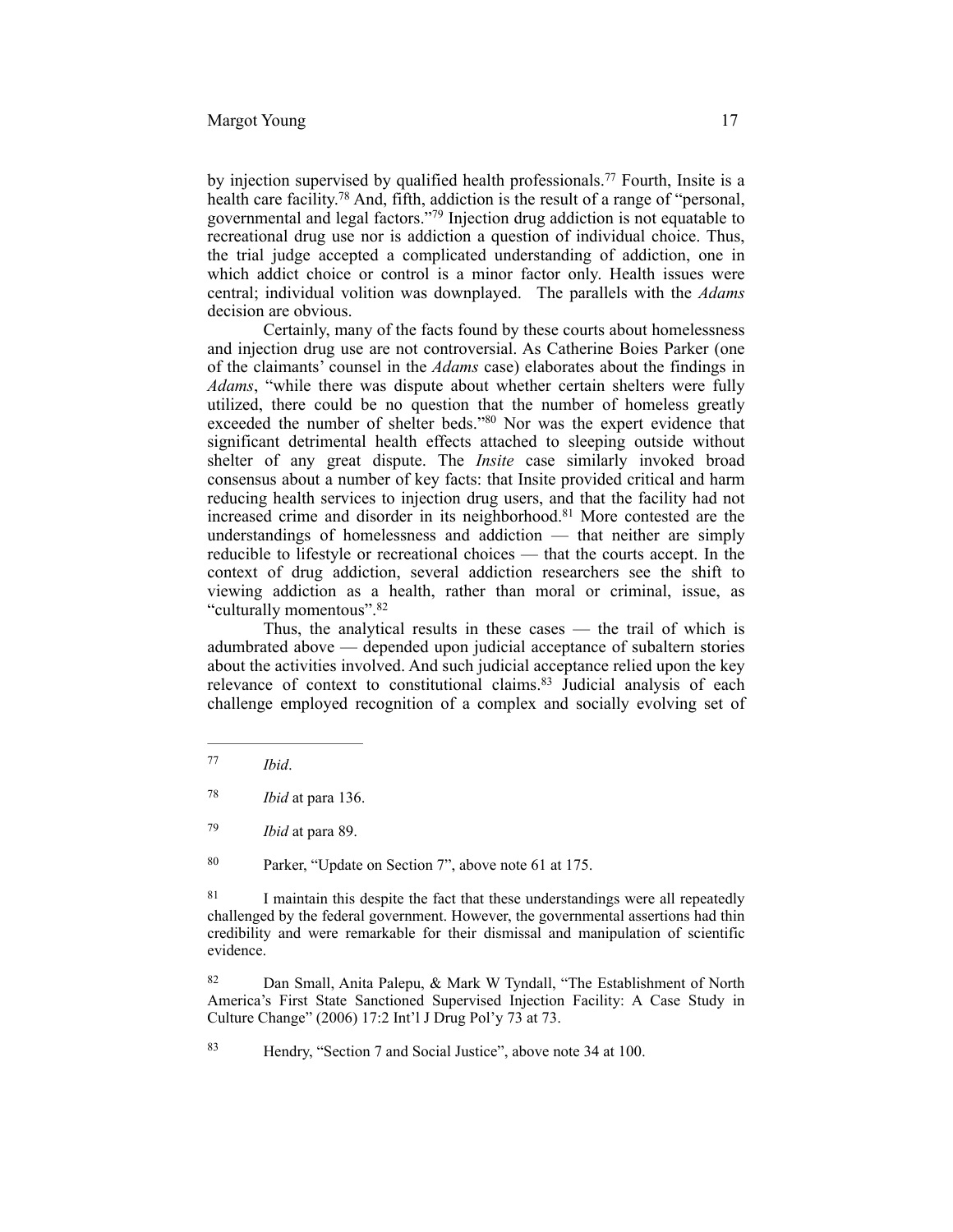conceptions about the activities — sleeping rough and shooting  $up$  — at issue in the cases. Judicial framing allowed non-mainstream experiences to emerge as authoritative. The judges at the trial level gave a less orthodox narrative about, in one instance, homelessness, and in the other, drug injection. Each alternative narrative comes out of the community's struggle against negative hegemonic understandings of the marginalized groups.

It is worth emphasizing that the contextual understandings accepted by the judges tell stories starkly in contrast to those asserted by governments in each case.  $84$  The governments defending against the rights claims argued that the activities at centre of each case were the result of claimants' free choice or will. Thus, in *Adams* at the Court of Appeal level, the municipal government argued that the circumstances of the homeless claimants resulted from "lifestyle choice".<sup>85</sup> Therefore, harm that follows from such homelessness was the responsibility of the claimants, not the government. <sup>86</sup> In *Insite*, at the Supreme Court of Canada level, McLachlin CJ distilled Canada's argument as asserting that "from a factual perspective, personal choice, not the law, is the cause of the death and disease Insite prevents."87 Written argument by the federal government at the trial level of *Insite* referred repeatedly to "unbridled injection of illegal drugs".<sup>88</sup> At the stage of the Court of Appeal in the same case, Canada's factum argued : "[u]nsafe injection or, for that matter, consumption by injection at all, is a choice made by the consumer."<sup>89</sup> The Supreme Court of Canada factum submitted by this Attorney General also described the clients at Insite as "hard-core addicts, the mildly addicted, frequent users or occasional users." $90$  A specific picture is conveyed — a sliding scale of necessity for supervised injection needs and an implied reduced sense of urgency for users at Insite.<sup>91</sup> The heading of the

<sup>&</sup>lt;sup>84</sup> This reference is to the federal attorney general in the *Insite* case and the municipal government in *Adams*.

*Victoria (City) v Adams*, 2009 BCCA 563 (Factum of the Appellant ). <sup>85</sup>

<sup>&</sup>lt;sup>86</sup> Hendry, "Section 7 and Social Justice", above note 34 at 98.

<sup>&</sup>lt;sup>87</sup> *Insite* (SCC), above note 12 at para 99.

<sup>&</sup>lt;sup>88</sup> PHS Community Services Society v Attorney General of Canada, 2008 BCSC 661 (Memorandum of Argument of the Attorney General of Canada at paras 9 and 76).

<sup>&</sup>lt;sup>89</sup> PHS Community Services Society v Canada (AG), 2010 BCCA 15 (Factum of the Appellants at para 63) [Factum of the Appellants].

<sup>&</sup>lt;sup>90</sup> Canada (Attorney General) v PHS Community Services Society, 2011 SCC 44 (Factum of the Appellants at para 90).

<sup>&</sup>lt;sup>91</sup> For elaboration of this point see Margot Young, "Insite: Site and Sight" (2010–2011) 19 Const Forum Const 87.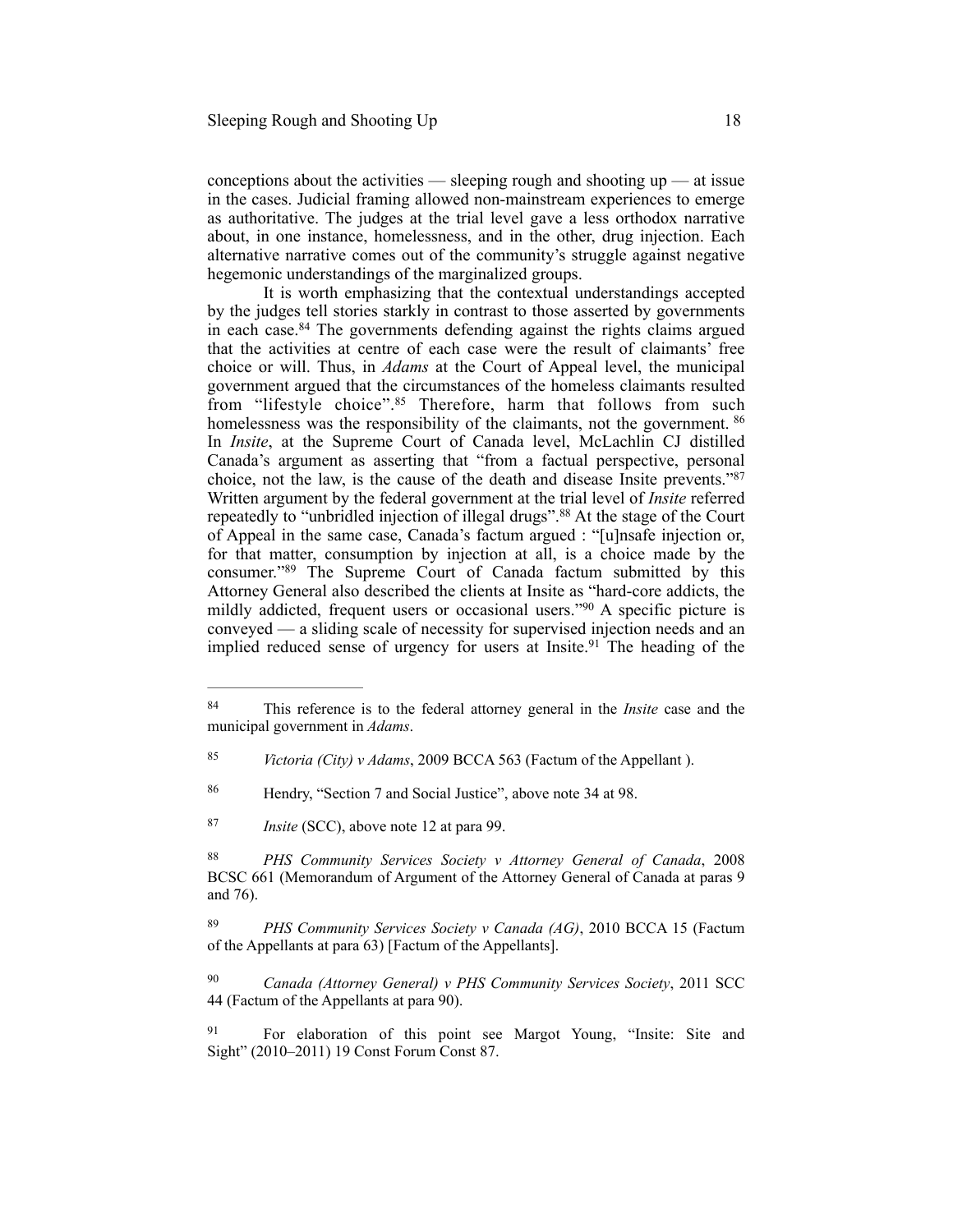written argument at the SCC level charges: "The Deprivation is not the Result of the Possession Law, But, Individual Choice.<sup>792</sup> These governmental assertions of choice and lifestyle paint the injection drug users at Insite and the homeless needing overhead shelter as authors of their own misfortune and harm. Thus, the Attorney General of Canada critiques the BCCA and BCSC *Insite* decisions as "absolv[ing] drug users of responsibility for the choices they make."<sup>93</sup> However, these arguments were defeated by the factual record laid down at trial in each case.

There is no doubt that attentiveness to this first layer of context thickened judicial assessment of the harms the claimants suffered in *Adams* and *Insite*. Without such consideration and elaboration, it is unlikely that the claimants would have succeeded. That is, once these findings were accepted by the courts in each case, it was a simple step to see that fundamental interests protected under section  $7$  were at stake.<sup>94</sup> The contextual underpinnings of the trial judges' holdings ensured that the courts' understanding of each of the interests protected under section 7 was given a deeper understanding, one that extends the notions of life, liberty and security of the person into territory more responsive to the circumstances of the vulnerable individuals in each case. This is simply to say, that:

> For many persons in other circumstances, the ability to erect overnight shelter in a public park, or to inject dangerous drugs in a certain setting, would not trigger the liberty interest. But once the circumstances of the claimants are understood, it is clear that these are important choices which go to the dignity, autonomy and independence of those living without shelter or under the heavy burden of addiction.<sup>95</sup>

It is also the case that, absent this contextual shaping of the experiences and circumstances of the rights claimants and their treatment by the state, the second stage of the claimants' section 7 challenges would also have failed. Section 7 requires a showing that not only one of the rights the section protects been breached but also that such a breach is contrary to the principles of fundamental justice. Factual findings determine this possibility. Thus, breach by the government of the fundamental principles of justice about overbreadth, arbitrariness and gross disproportionality could not have been made out without the factual findings. So, these cases demonstrate the importance of contextual narrative to claims by marginalized and disadvantaged individuals. As Dianne Pothier has written about other constitutional rights: "the ultimate question is whether the court 'gets' the

 $\frac{92}{92}$  Factum of the Appellants, above note 89 at para 97 [emphasis omitted].

*Ibid*. <sup>93</sup>

<sup>&</sup>lt;sup>94</sup> Parker, "Update on Section 7", above note 61 at 175.

*Ibid* at 176. <sup>95</sup>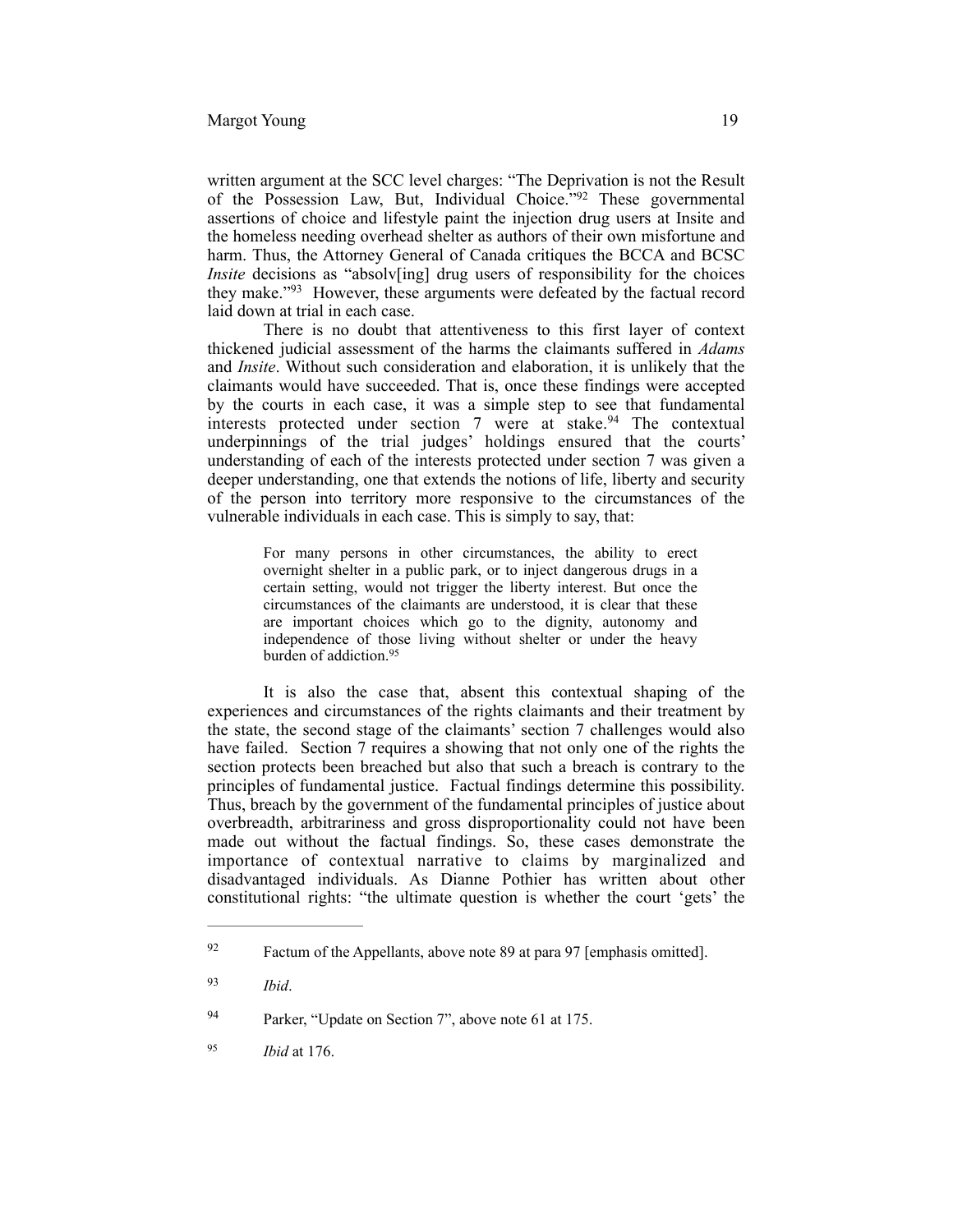context of the claimant in order to be able to make a sensible judgment."96 The stories and experiences of the marginalized do not easily make their way into law and legal judgment.<sup>97</sup> Context is the primary vector for carrying the reality of lives lived at the margin of society into the centre of the judicial arena.

### **C. Another Layer: Space and The City**

I have promised to complicate the discussion of context: the *Adams* and *Insite* cases point to a different kind of context to the claiming of rights. These cases involve claims that target allocation of urban property and invoke consideration of how that allocation shapes the social relations of the city. So questions about both the relationship of rights to physical space, and the claiming of rights within urban space, present themselves clearly in *Adams* and *Insite*.

#### **1)Spatialization of Rights**

The *Adams* and the *Insite* cases illustrate a more general point about the rights, that many specific and traditionally formulated rights exist in and are recognized through spatial, geographic ordering.<sup>98</sup> Resolution of the issues faced by the rights claimants in these cases involves thinking "spatially about questions of citizenship, democracy, politics, and (in)justice."<sup>99</sup>

This is an interesting amplification of the idea of context relative to these cases. Geographic spaces are the sites for articulation and struggle over "identity politics, citizenship, and alternative political agendas."<sup>100</sup> Allocation of space communicates moral and political judgments<sup>101</sup> and thus sets the terms or conditions for the social interactions that occur in and around space. Spatial dynamics, like social dynamics, produce and reproduce injustices.<sup>102</sup>

<sup>&</sup>lt;sup>96</sup> Pothier, "But It's for Your Own Good", above note 13 at 40–56.

*Ibid* at 42. <sup>97</sup>

<sup>&</sup>lt;sup>98</sup> Eugene J McCann, "Space, Citizenship, and the Right to the City: A Brief Overview" (2002) 58:2 GeoJournal 77 at 78 [McCann, "Space, Citizenship"]. See generally, Benjamin Davy, "Centenary Paper: The Poor and the Land: Poverty, Property, Planning" (2009) 80:3 Town Planning Review 227.

<sup>&</sup>lt;sup>99</sup> Mustafa Dikeç, "Police, Politics, and the Right to the City" (2002) 58:2 GeoJournal 91 at 95 [Dikeç, "Police, Politics"].

 $100$  McCann, "Space, Citizenship" above note 98 at 77.

 $101$  Blomley, above note 26 at 76.

<sup>102</sup> *Ibid* at 93.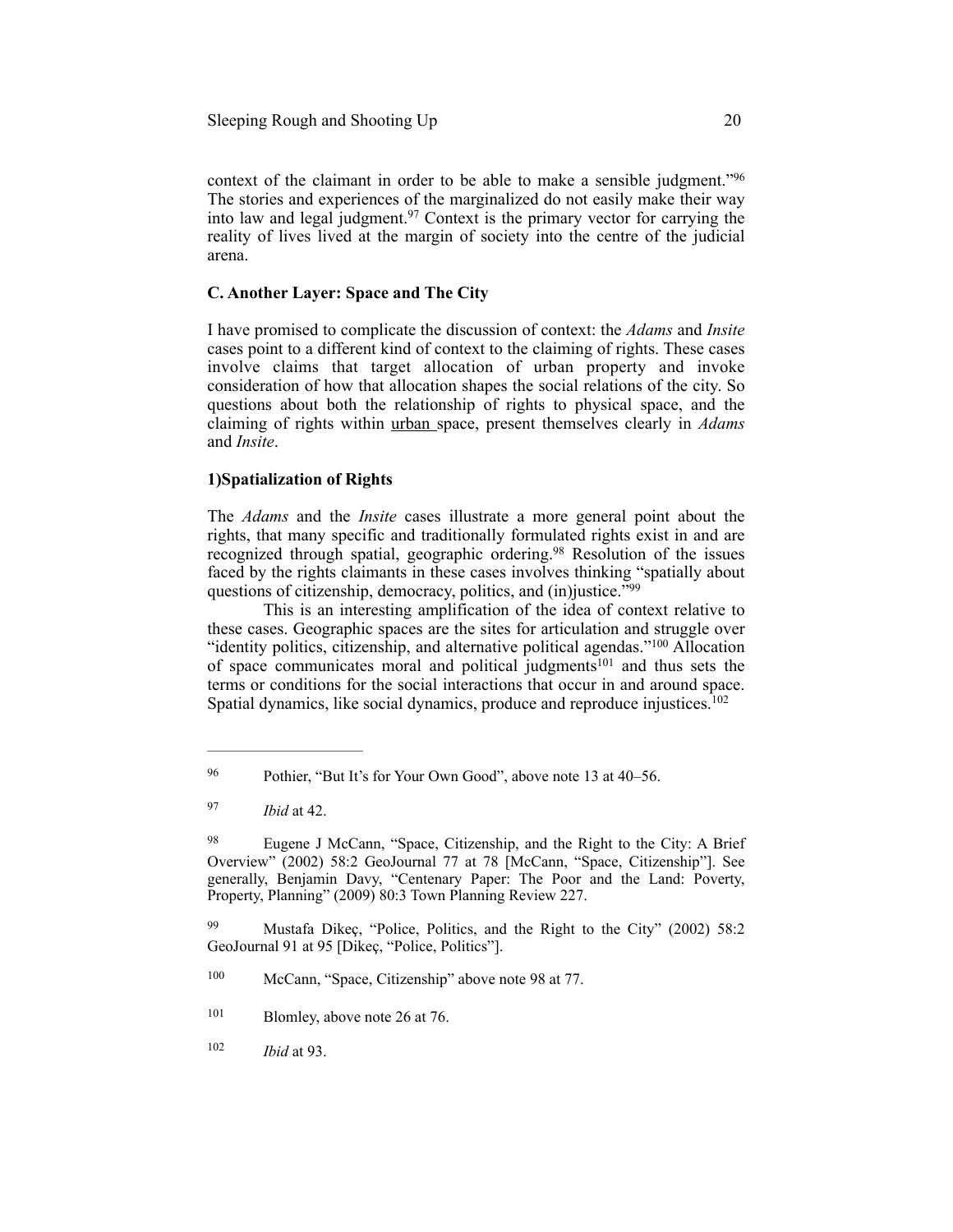Interesting parallels stand between how social theorists think about the construction of social differences and how one might understand the shaping of geographies. Melissa Gilbert, for instance, argues that just as race and gender, as categories of identity, must be understood through the lense of nonessentialist epistemology — "we can most usefully understand 'race' and 'gender' as processes whereby people become racialized and gendered"<sup>103</sup> so too must "space and place" be seen as produced by political, social and economic processes.<sup>104</sup> Space is constituted through social structures and, in turn, itself constitutes social structures: "places [result] as processes of social relations rather than as bounded enclosures, and [have] multiple meanings and identities." $105$  So reads a "social constructivist" approach to space. $106$  Thus, to understand the inequality and the hierarchies of power manifest in Canadian society, it is important to think about the pattern of our built structures, the organization of public and private spaces, and the distribution of people among buildings and spaces.107

Rights claims thus can entail not only a claim for metaphorical political space but also, often, for physical space. Rights open up space clearly a kind of metaphorical room for assertion and attentiveness to interests and clams, but many rights demand access to and create, if successful, real space.  $108$  Rights, in these cases at least, represent a "moment in the production of space — especially material, physical space." $109$  Demanding rights can encode a "critique of human geography."<sup>110</sup> The human practices at issue change what the meaning of the space at issue is and how that space folds into community narratives, associations, and understandings.

<sup>&</sup>lt;sup>103</sup> Melissa R Gilbert, "Identity, Space, and Politics; A Critique of the Poverty Debates" in John Paul Jones, Heidi J Nast & Susan M Roberts, eds, *Thresholds in Feminist Geography: Difference, Methodology, Representation* (Lanham, MD: Rowman & Littlefield Publishers Inc, 1997) 29 at 30 [Gilbert, "Identity, Space, and Politics"].

*Ibid*. <sup>104</sup>

*Ibid*. <sup>105</sup>

 $106$  Dikec, "Police, Politics", above note 99 at 95.

<sup>&</sup>lt;sup>107</sup> Gilbert, "Identity, Space, and Politics", above note 103 at 42.

<sup>&</sup>lt;sup>108</sup> Don Mitchell, *The Right to the City: Social Justice and the Fight for Public Space* (New York: The Guilford Press, 2003) at 29 [Mitchell].

<sup>109</sup> *Ibid* at 28.

*Ibid* at 19 and 29, quoting Guy Debord, *The Society of the Spectacle*, 110 translated by Donald Nicholson-Smith (New York: Zone Books, 1994) at 126.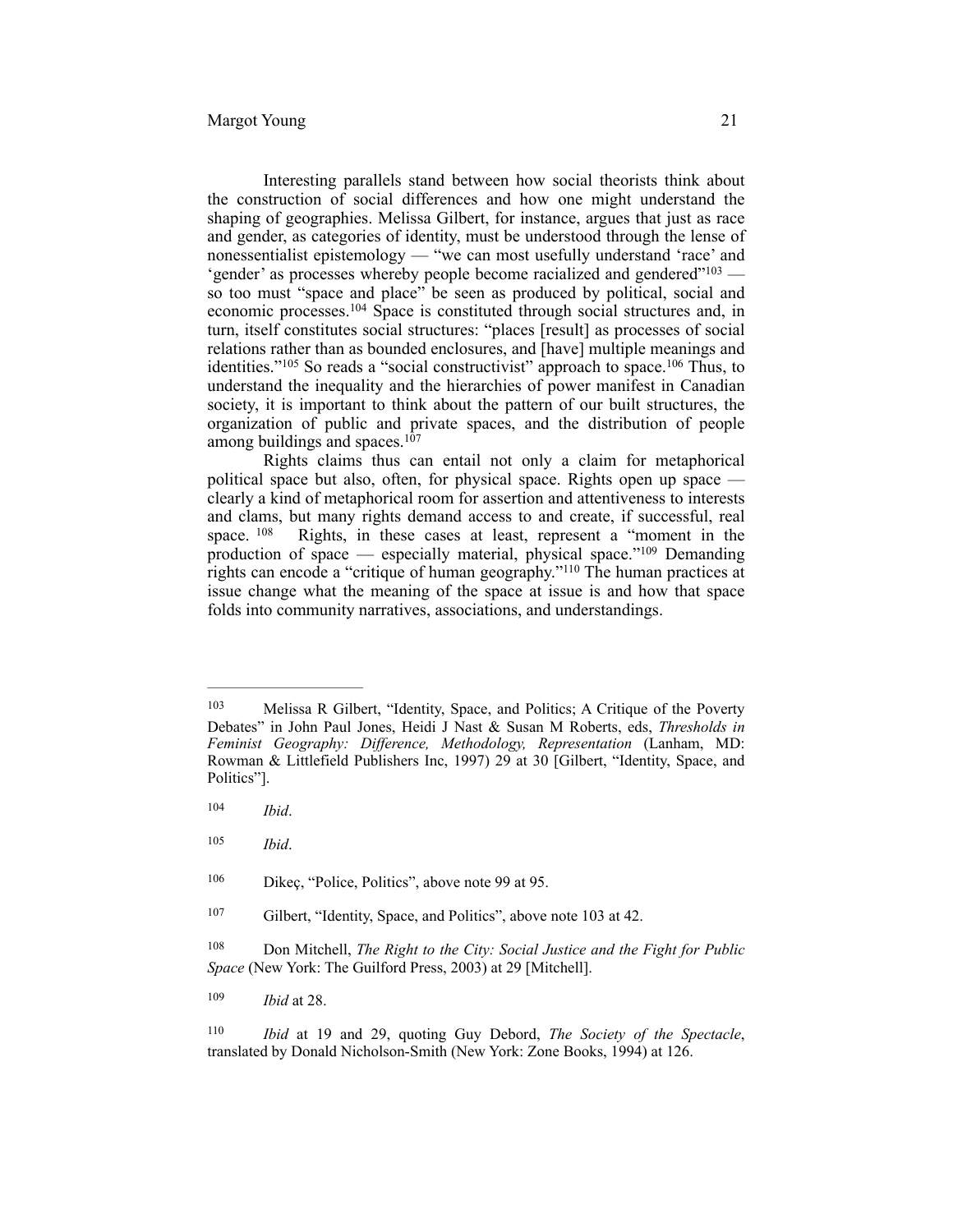#### **2) Urban Spaces**

Moreover, the cases are about the larger political contexts of urban justice, of urban space and its uses. The political or social movements out of which each of these cases emerged involve attempts to "reshape the city in a different image",<sup>111</sup> to rethink the "ideals of urban identity, citizenship and belonging."<sup>112</sup> In this manner, then, both cases, albeit in more specific terms, represent claims to urban citizenship — to inclusion, justice, and respected identity as part of a civic population. Discourses of citizenship, in the words of two feminist theorists, "constitute horizons of possibilities."<sup>113</sup> The issues around citizenship of these two cases pinpoint the very immediate and local scale of the city and its politics, a scale where "state, civil society and individual particularity intersect."114

City spaces are the sites for articulation and struggle over "identity politics, citizenship, and alternative political agendas."<sup>115</sup> Thus, "citizenship rights and urban space are produced in relation to each other."116

Urban justice studies are of increasing importance. Since 2007, the majority of the world's population lives in urban centres.<sup>117</sup> Eighty-one per cent of Canadians live in urban areas.<sup>118</sup> Consequently, the city has emerged as a site for research across a range of scholarly disciplines. It is correspondingly argued that cities occupy a place of recent, resurgent importance. For example, the large or global city locates possibilities of new forms of power and politics at the subnational level, creating new transnationality and translocality. Cities are 'key geographical sites' for the

112 *Ibid* at 32.

<sup>113</sup> Pnina Werbner and Nira Yuval-Davis, "Introduction: Women and the New Discourse of Citizenship" in Nira Yuval-Davis & Pnina Werbner, eds, *Women, Citizenship and Difference* (London: Zed Books, 1999) 1 at 3.

 $114$  *Ibid* at 8.

115 McCann, "Space, Citizenship" above note 98 at 77.

*Ibid.*

 Eve Darian-Smith, *Laws and Societies in Global Contexts: Contemporary* <sup>116</sup> *Approaches* (Cambridge: Cambridge University Press 2013) at 78 [Darian-Smith].

 Margaret Shaw et al, "Introduction" in Carlyn Whitzman et al, eds, *Building* <sup>117</sup> *Inclusive Cities: Women's Safety and the Right to the City* (Oxon: Routledge, 2013) 1 at 8 [Shaw et al, "Introduction"].

<sup>118</sup> These are areas of 1,000 people and more with a density of 400 people per square kilometre. Statistics Canada, "Population, urban and rural, by province and territory" online: Statistics Canada www.statcan.gc.ca.

<sup>&</sup>lt;sup>111</sup> David Harvey, "The Right to the City" (2008) 53 New Left Rev 23 at 33 [Harvey, "The Right to the City"].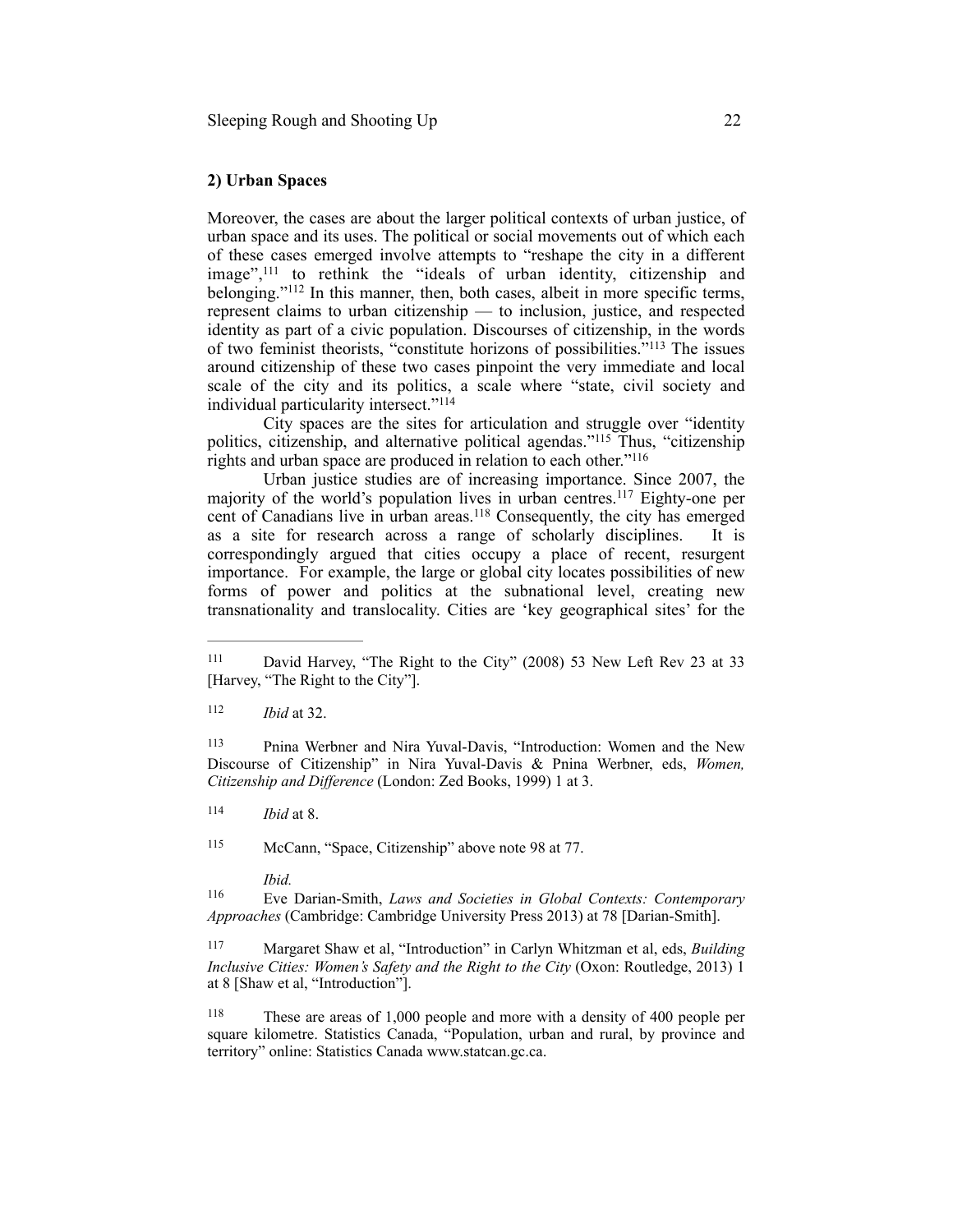playing out of neo-liberal policies and programmes.<sup>119</sup> The new modes of neoliberal governance bear directly and powerfully on the shape of large cities. As cities reach for global city status, physical arrangements of public and private space and notions of citizen and citizenship are enlisted in this goal.120 The city is a physical manifestation of the social relations and norms that reflect and sustain this extension.

Moreover, a focus on cities emphasizes the immediate everyday environment in which citizenship is experienced. Urban citizenship reveals localized sets of social relations and practices core to our daily experiences. Here, for some feminist theorists, the focus is on the 'ordinary', a concept that encompasses both social and legal orders, and the standard, routine, or average experience.<sup>121</sup> Urban citizen literature thus looks to the prosaic, not extraordinary, instances and experiences of citizenship: the 'humdrum' of daily life containing the unfolding of "acts of citizenship." $122$  The approach has been characterized as "bottom-up", signaling that it is this local context, the sites of people's everyday experiences and exchanges, that grounds the possibilities and actualities of law and of politics.123

By way of illustration of this point, Leslie Kern, in a study of condominium development in Toronto, sees urban development in the cities of Western democracies as an significant force in the neo-liberal reconstitution of urban citizenship. She argues, more specifically, that the marketing of condominiums to women, with its combination of urban space construction and consumerism, has reconfigured gendered urban citizenship in a restrictive and constrained manner. Women are enticed by the image of consumer agency into patterns of consumption that short-sheet and sideline effective political agency.124

Most relevant, perhaps, to this discussion is the additional claim that cities provide concentrated illustrations of inequality and of citizens' responses to injustices as everyday practices of power.<sup>125</sup> The destabilization of categories and identities of citizens catalyzed by recent changes plays out

 Lynn A Staeheli et al, "Dreaming the Ordinary: Daily Life and the Complex 121 Geographies of Citizenship" (2012) 36:5 Progress in Human Geography 628 at 630 [Staeheli et al, "Dreaming the Ordinary"].

 Engin F Isin & Bryan S Turner, "Investigating Citizenship: An Agenda for 122 Citizenship Studies" (2007) 11:1 Citizenship Studies 5 at 16.

<sup>123</sup> Darian-Smith, above note 116 at 167.

<sup>124</sup> Kern, above note 8.

<sup>125</sup> Saskia Sassen, "The City: Its Return as a Lens for Social Theory" (2010) 1:1 City, Culture and Society 3 [Sassen, "The City"].

 $N =$ Kern, above note 8 at 7.

*Ibid*. 120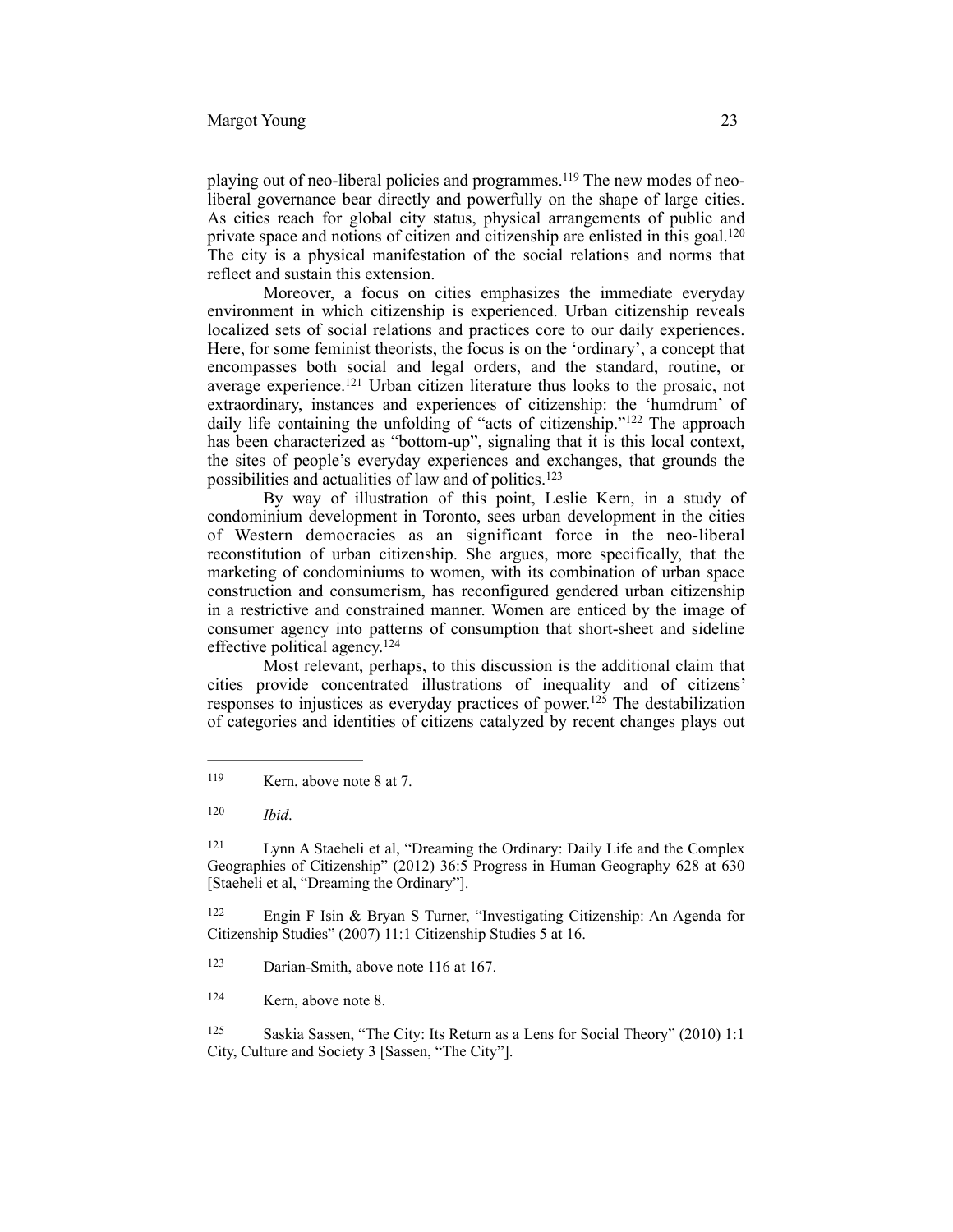most pointedly in cities. Cities are 'strategic terrain'<sup>126</sup> for the conflicts, contradictions, and openings of global capitalism, new transportation and telecommunication technologies, and the fracturing and multiplying of identity.

It is no surprise then that theorists see the development of new progressive citizenship practices in the spaces of cities. Cities locate institutional innovation and creative individual and group agency.<sup>127</sup> New political actors emerge,<sup>128</sup> with fresh public practices. Cities thus are important spaces of inclusion and exclusion, of centrality and marginalization.<sup>129</sup> They are "strategic arena[s] for the development of citizenship because they engage the tumult of citizenship through the concentration of difference and the availability of public space. $130$  Thus, how cities contemplate, order, and recognize diversity in their built environments ground and make concrete, and pragmatic, more abstract discussions of the politics of difference. 131

After all, "cities are part of a larger society…their spatial form is inter-related with the economic, social, cultural, and political structures of the society within which they exist."<sup>132</sup> These broader power relations manifest in urban space: <sup>133</sup> "[S]ystems and structures of inequality become entrenched and reproduced in the actually existing world." $134$   $135$  Saska Sassen argues that the global city has a dynamic that reflects direct interaction with other levels of community — the national, regional and global. The urban experience cast a uniquely distinct formation of social relations and political

- 126 *Ibid* at 19.
- *Ibid*. <sup>127</sup>
- *Ibid*. <sup>128</sup>
- <sup>129</sup> Kern, above note 8 at 7.
- 130 *Ibid* at 11.

 Lynn A Staeheli, "Introduction: Cities and Citizenship" (2003) 24:2 Urban 131 Geography 97 at 98.

<sup>132</sup> Peter Marcuse & Ronald van Kempen, "Introduction" in Peter Marcuse & Ronald van Kempen, eds, *Globalizing Cities: A New Spatial Order?* (Oxford: Blackwell Publishers Ltd, 2000) 1 at 5 [Marcuse & van Kempen, "Introduction"].

 Peter Marcuse & Ronald van Kempen, "Conclusion: A Changed Spatial 133 Order" in Peter Marcuse & Ronald van Kempen, eds, *Globalizing Cities: A New Spatial Order?* (Oxford: Blackwell Publishers Ltd, 2000) 249 at 273 [Marcuse & Ronald van Kempen, "Conclusion"].

- <sup>134</sup> Don Mitchell, above note 108 at 30.
- <sup>135</sup> Susan S Fainstein, *The Just City* (Ithaca: Cornell University Press, 2010).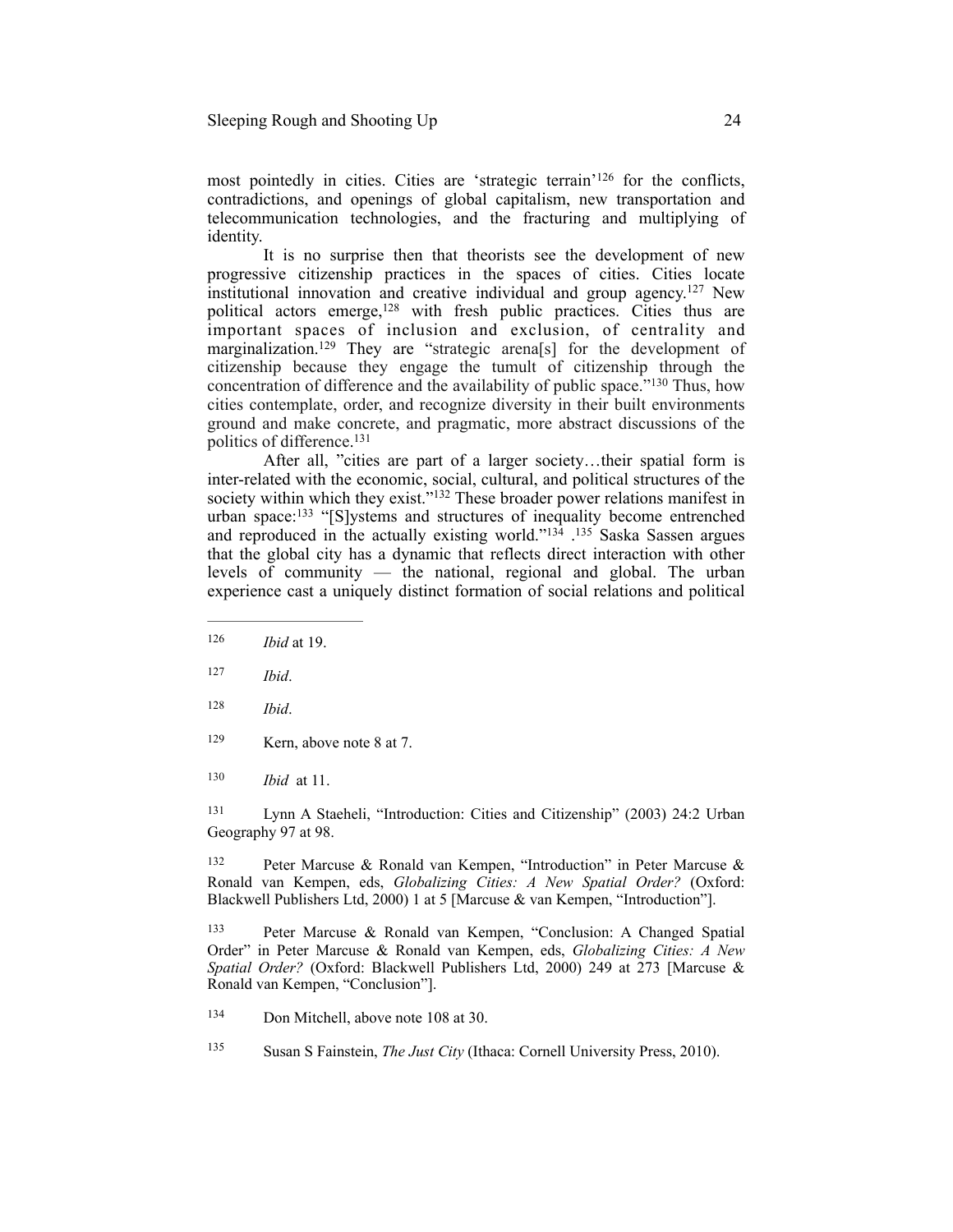structures.<sup>136</sup> Cities provide terrain where new political, economic, cultural and subjective processes emerge, particularly in light of the transformation and diminishment of the national level.<sup>137</sup>

The material shaping of the city, through the built environment and its articulation of public and private spaces, is crucial to political processes and outcome. "Capitalist cities are not only sites for strategies of capital accumulation; they are also areas in which the conflict and contradictions associated with historically and geographically specific accumulation strategies are expressed and fought out."<sup>138</sup> City spaces are where the articulation and struggle over "identity politics, citizenship, and alternative political agendas"<sup>139</sup> are fought out.

The city emerges as an important cite of social analysis. It is, in the words of Peter Marcuse, "the point at which the rubber of the personal hits the ground of the societal, the intersection of everyday life with the socially created systemic world about us."<sup>140</sup> The routinized and intimate personal interactions of local sites forge the substratum of citizenship.<sup>141</sup>

The cases of *Insite* and *Adams* arise from a particular urban form, what some academics have described as "a spatial concentration within cities of a new urban poverty." $142$  Polarization of income, wealth, quality of life in cities has increased.<sup>143</sup> The downtown cores in Vancouver and in Victoria are marked by a density of homelessness and social affliction. And, the geography of the two cities — Vancouver and Victoria — is affected by the outcome of each of these cases.<sup>144</sup>

<sup>139</sup> McCann, "Space, Citizenship" above note 98 at 77.

 Peter Marcuse, "From Critical Urban Theory to the Right of the City" (2009) 140 13:2 City 185 at 185.

<sup>143</sup> Shaw et al, "Introduction", above note 117 at 8.

144 By "geography", I mean "the physical pattern of development of a city" ([Marcuse & van Kempen, "Conclusion" above note 133 at 266).

<sup>&</sup>lt;sup>136</sup> Sassen, "The City", above note 125.

Saskia Sassen, "The Repositioning of Citizenship: Emergent Subjects and 137 Spaces for Politics" (2002) 46 Berkeley J Sociology 4.

<sup>138</sup> Neil Brenner, Peter Marcuse, & Margit Mayer, "Cities for People, Not For Profit: An Introduction" in Neil Brenner, Peter Marcuse, & Margit Mayer, eds, *Cities for People, Not For Profit: Critical Urban Theory and the Right to The City* (New York: Routledge, 2012) 1 at 1.

*Ibid*. <sup>141</sup>

<sup>&</sup>lt;sup>142</sup> Marcuse & van Kempen, "Introduction", above note 132 at 3.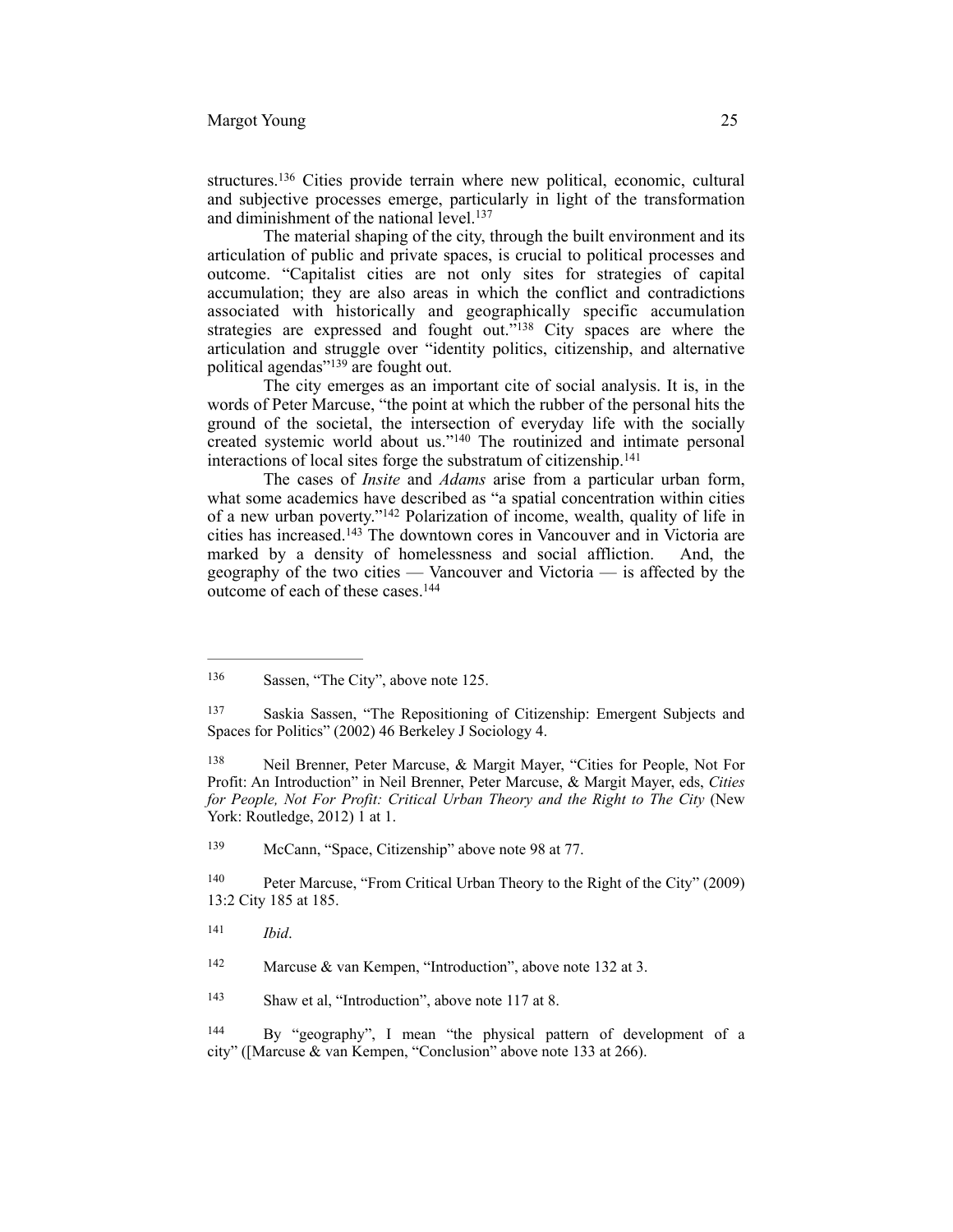#### **3) The Right to the City**

The section 7 rights requested by each set of claimants invoke the larger and evocative politics of what commentators refer to as the "right to the city", the entitlement to form and occupy the city in ways reflective of diverse needs and circumstances. David Harvey in an influential New Left Review article describes this as "the right to change ourselves by changing the city."145 Formulation of such a collective right rests on the understanding that it is through the city  $-$  the process and outcomes of urbanization  $-$  that we "make...ourselves".<sup>146</sup> The concept imagines rights to access of essential services, to housing security, to livability, to mobility, and to participation.<sup>147</sup> The city, "its special forms, social practices, and power relationships, is integral to the construction of citizenship and of the public".148

French urbanist Henri Lefebvre's essay, "The Right to the City"<sup>149</sup>, serves as inspiration for this idea of civic struggle. The city is an *oeuvre*, or a work, reflective of practices of inclusion and exclusion, and of legitimized and illegitimated actors. It is a "production" — of spaces and a public.<sup>150</sup> And the notion of the right to the city, in the words of Isin, is "the right to claim presence in the city, to wrest the use of the city from privileged new masters and democratize its spaces".<sup>151</sup> It is, simply, the right not to be marginalized in the city's governance structures and in relation to the development and use of the spaces of the city.<sup>152</sup> It is a claim to a "city of centrality" — where diverse groups are included in core processes and structures, recognized as central to the city's constitution.153

This idea of a right to the city runs the risk of meaning everything and thus nothing. The claim has not been sufficiently articulated by theorists but the notion of the right to the city offers "promise as a way of responding to

<sup>149</sup> "The Right to the City" in Henri Lefebvre, *Writings on Cities*, translated by Eleonore Kofman & Elizabeth Lebas (Cambridge, MA: Blackwell, 1996) 147.

<sup>150</sup> Staeheli et al, "Dreaming the Ordinary", above note 121 at 75.

 Engin F Isin, "Introduction: Democracy, Citizenship and the City" in Engin 151 F Isin, ed, *Democracy, Citizenship and the Global City* (Oxon: Routledge, 2000) 1 at 14.

152 McCann, "Space, Citizenship" above note 98 at 78.

<sup>&</sup>lt;sup>145</sup> Harvey, "The Right to the City", above note 111 at 23.

*Ibid*. <sup>146</sup>

<sup>&</sup>lt;sup>147</sup> Shaw et al, "Introduction", above note 117 at 8.

<sup>&</sup>lt;sup>148</sup> Staeheli et al, "Dreaming the Ordinary", above note 121 at 73.

<sup>153</sup> *Ibid* at 78.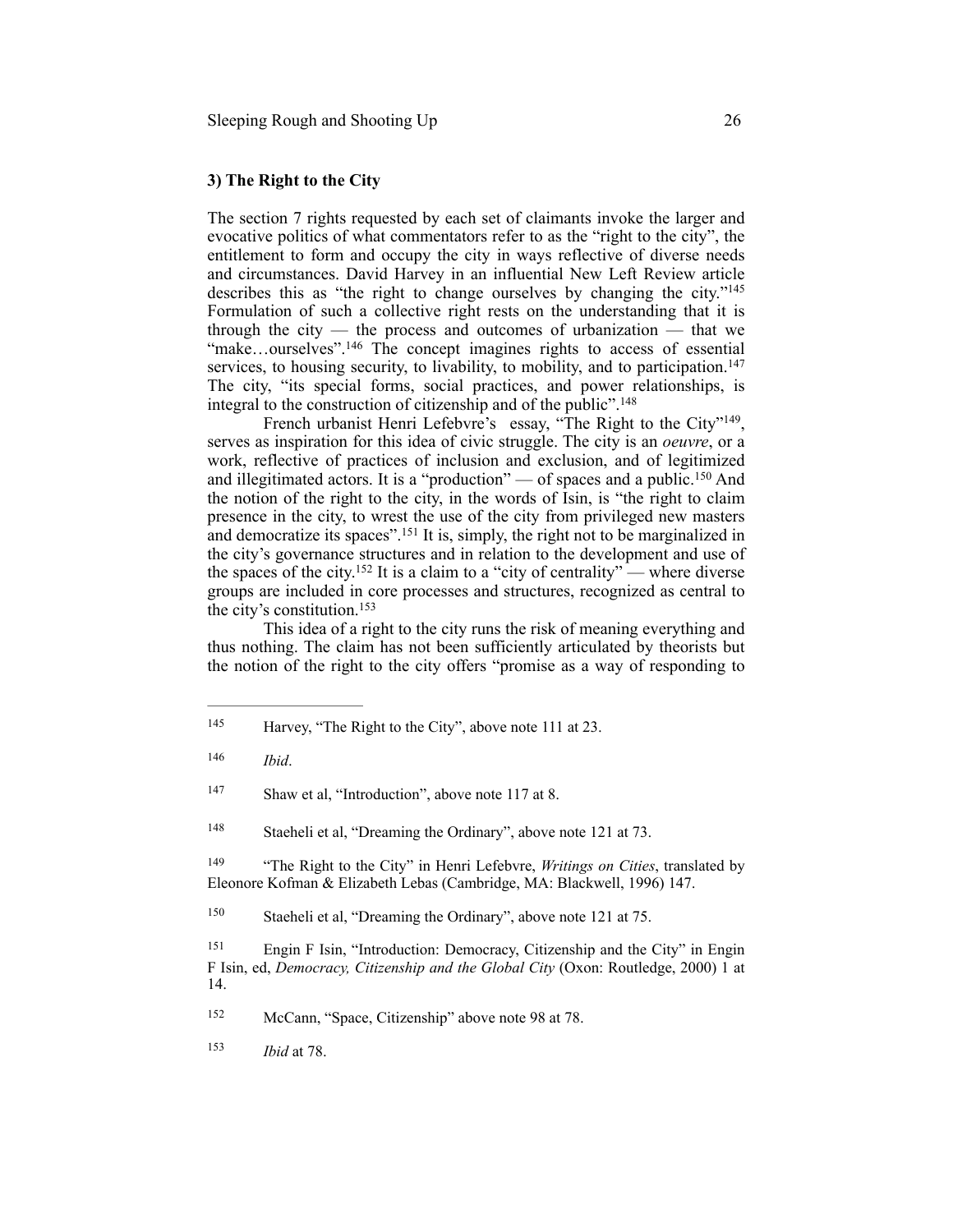# Margot Young 27

the problem of urban disenfranchisement."<sup>154</sup> It has potential as a conceptual device for thinking about the importance of the urban environment to the justice on our lives. Indeed, the concept of the "right to the city" has considerable circulation internationally. The World Charter on the Right to the City was enacted in 2004 and has been endorsed by a number of cities and countries.<sup>155</sup> In Canada, the City of Montreal's *Charter of Rights and Responsibilities* endorses the underlying notion.156

So, attention to space—to urban space—is an important amplification of the idea of context relative to these cases. And, *Adams* and *Insite* thus urge a particular "spatial turn" to understanding rights. $157$  This insight links the *Adams* and *Insight* cases to the larger political struggles taking place in their cities and makes sense of why these cases involve access in particular ways to particular spaces within the urban environment. Both cases invoke the larger political context of urban justice, of urban space and its uses.

# **D. Conclusion: Social Justice and the City**

My discussion of these two cases is essentially a discussion about social justice in the city. The notion of social justice reminds us that the struggle for justice must be configured by social context and necessary reference to social conceptions of citizenship, group membership, and institutional structures. A concern with social justice has particular political content. It is a call for the alleviation of social and political exclusion, and the reduction of inequalities as a matter of justice, not merely charity, and as a matter of state, not individual, responsibility.158

What I hope this chapter adds to the legal conversation is that, as geographer Don Mitchell argues, there is an inherently geographical character to the normative notion of social justice.<sup>159</sup> Social justice is not merely a political concept but also a practice that requires a space of representation and struggle. Most Canadians live in cities, and discussions of social justice necessarily, therefore, invoke a focus on the city  $-$  its politics and the "crucial importance of public space, action, and connection; and a sense of order that is progressive and democratic rather than repressive and

<sup>154</sup> Mark Purcell, "Excavating Lefebvre: The Right to the City and Its Urban Politics of the Inhabitant" (2002) 58:2 GeoJournal 99 at 106.

 $155$  Shaw et al, "Introduction", above note 117 at 5.

<sup>&</sup>lt;sup>156</sup> "Montréal Charter of Rights and Responsibilities" online: Ville de Montréal http://ville.montreal.qc.ca.

<sup>&</sup>lt;sup>157</sup> The quoted term is Darian-Smith's. Darien-Smith, above note 116 at 167.

<sup>&</sup>lt;sup>158</sup> Janine Brodie, "Reforming Social Justice in Neoliberal Times" (2007) 1:2 Studies in Social Justice 93 at 97.

<sup>&</sup>lt;sup>159</sup> Mitchell, above note 108.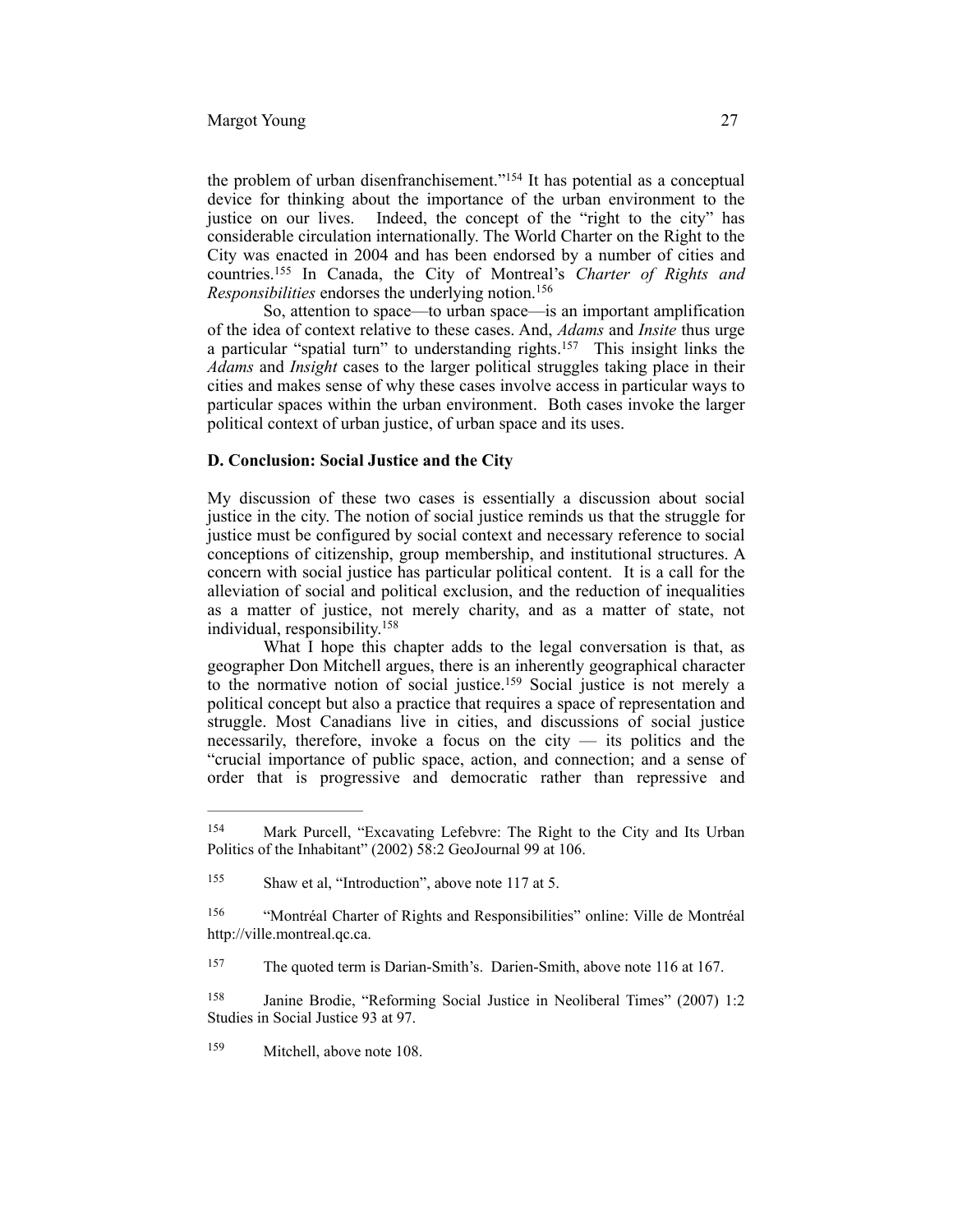oppressive" $160$  Thus, as I have already discussed, we are reminded by these cases that the city is "a terrain of spatially informed politics." 161

These cases mark two of the few occasions when the poor, homeless, and marginalized have been able to advance their specific interests in the area of social and economic rights under the *Charter*. The cases involve moral disturbances that render the spatial landscape uncertain, up for grabs.<sup>162</sup> The contested property and its uses instantiates localized agency working to shape the material and symbolic landscapes of the relevant cities.<sup>163</sup> Opposed to these efforts are the politics of neo-liberalism, argued by many to demand the redistribution of the resources of the city to a small political and economic elite.<sup>164</sup> This makes the city is a preeminent site for the struggles of the dispossessed. The dispersment of and access to public and private spaces are central. Both groups of claimants in these cases seek access to property for their needs. This is a result of, in different ways, being consigned to playing out private needs — sleeping or injecting — in public spaces. The homeless in *Adams* want private use of public space, and the users in *Insite* need a private space for their private needs but one that has a significant public profile and that is open to the public. In *Adams*, it is public property that is advanced upon; in *Insite*, it is private property that is enlisted.

- $161$  Dikeç, above note 99 at 96.
- $162$  Blomley, above note 26 at 76.
- 163 *Ibid* at 59.
- <sup>164</sup> Harvey, "The Right to the City", above note 111 at 38.

 $160$  Kern, above note 8 at 12.